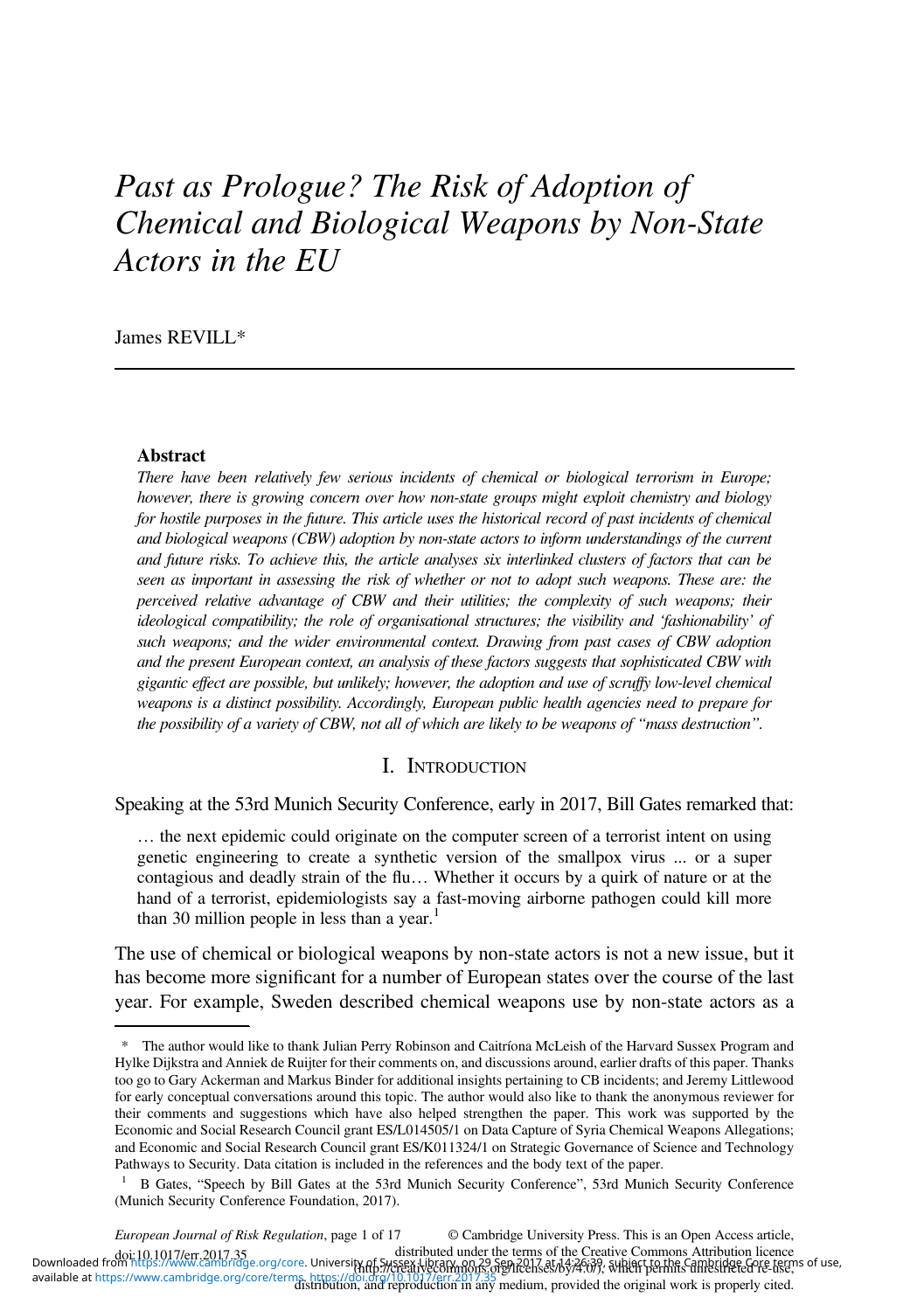"grave risk and a major concern";<sup>2</sup> Germany declared the "danger of a use of biological agents as a weapon, in particular by terrorist groups, is to be taken seriously";<sup>3</sup> and, indeed, the EU has expressed "grave concern" "about the risk of non-State actors acquiring and using toxic chemicals".<sup>4</sup>

There are reasonable grounds for such concern, biology is getting relatively easier, more accessible and ever more powerful; whereas chemical weapons in the hands of non-state actors in Syria and Iraq is a regrettable reality. Yet gloomy predictions of apocalyptic chemical and biological weapons (CBW) in the hands of non-state actors rather ignores a complex set of factors that feed into decisions to adopt – or reject – such weapons, yet alone use them.

This article is part of a special issue that analyses the interactions between public health and security policy in Europe. The article seeks to explore what the past can tell us about the future risk of chemical and biological weapons adoption by non-state actors with a particular focus on the risks to Europe. In doing so, it challenges some of the bolder claims pertaining to an imminent darker chemical and biological weapons future. It does this by exploring different factors that are likely to feed into the calculus of whether or not such weapons will be adopted and/or used by non-state actors in the European context, including the relative advantage of CBW, the complexity of such weapons, the ideological compatibility, organisational factors, the visibility of such weapons and the wider European environmental context.

An exploration of these key factors suggests that, contrary to more alarmist claims, the seductive appeal of CBW with gigantic effect is likely to remain an unobtainable mirage for the short-term. However, as the synthesis of the factors addressed in this article shows, small groups of non-state actors with operationally relevant expertise are already able to launch crude, low-level, scruffy and opportunistic chemical weapons attacks, and this may be refined in the future. This suggests that public health preparations in Europe need to be able deal with a spectrum of CBW risks.

The paper begins with a discussion around the literature on technology adoption before laying out a framework orientated around six clusters of factors. The paper then proceeds by outlining the limits of using the past as prologue for understanding contemporary risks. The clusters of factors are then explored in turn using the available empirical data pertaining to past cases of CBW adoption and taking into account the evolving opportunities and challenges of the European context. The paper concludes with some reflections on what the past suggests about the future of CBW adoption in the European context.

# II. FRAMEWORK FOR THE ADOPTION OF CBW BY NON-STATE ACTORS

The use of the term "adoption" is intended to denote the choice of a non-state actor to pursue chemical or biological weapons with a view to the assimilation of such weapons.

<sup>2</sup> Sweden, "Statement at the 84th Session of the Executive Council", Eighty-Fourth Session of the Executive Council of the Organisation for the Prohibition of Chemical Weapons (OPCW, 2017).

<sup>3</sup> Germany, "General Statement", Eighth Review Conference of the States Parties to the BTWC (UN Office in Geneva 2016).

<sup>4</sup> Malta on Behalf of the EU, "Statement on Behalf Of The European Union Delivered by H.E. Ambassador Joseph Cole Permanent Representative of The Republic of Malta", 84th Session Of The Executive Council of the OPCW (OPCW, 2017).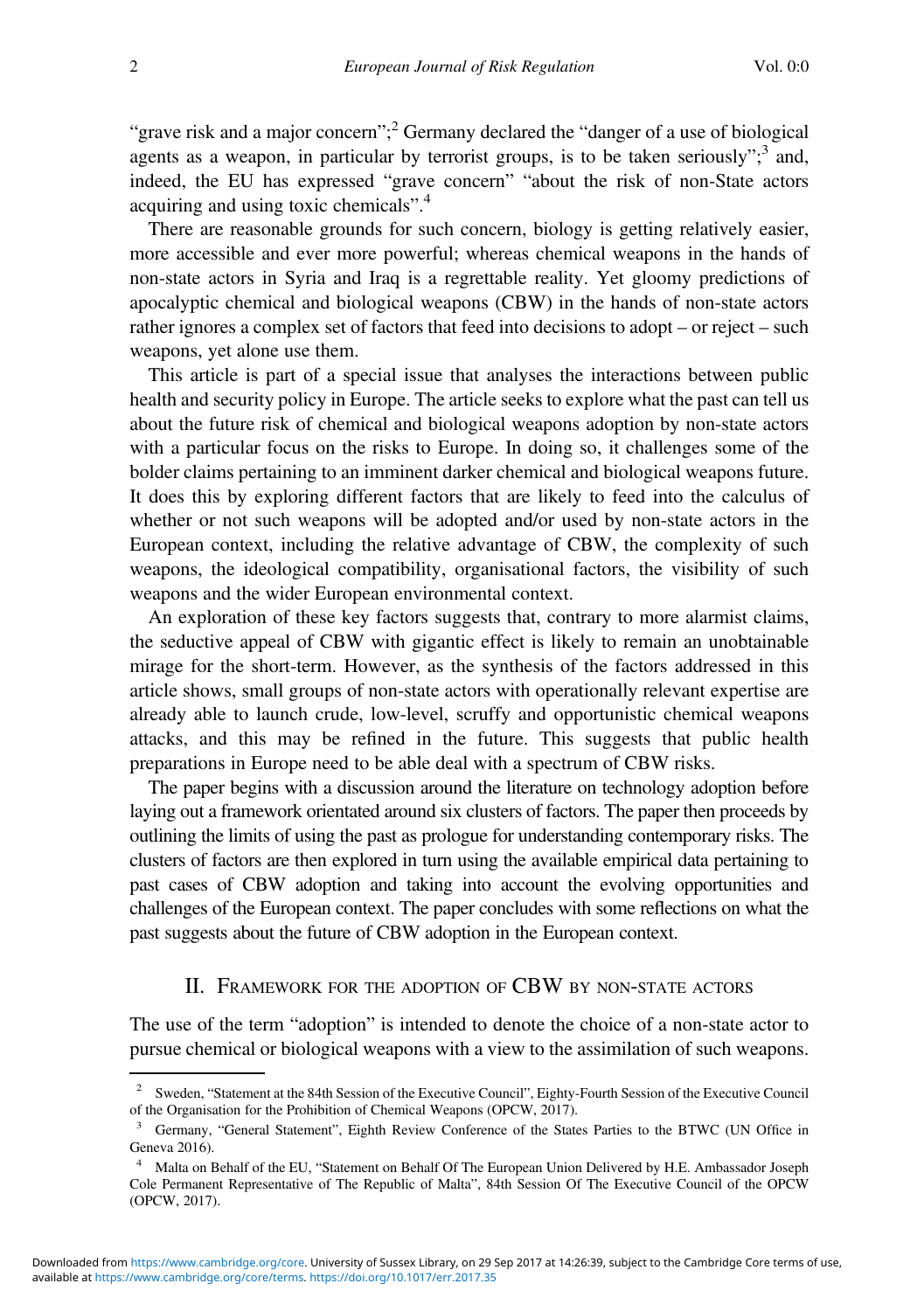This remains a significant part of the process of innovation,<sup>5</sup> as Michael Horowitz notes, a "key puzzle is how terrorist groups decide whether to adopt the innovation".<sup>6</sup>

To explore this question, this article develops a framework for analysis of CBW adoption by non-state actors. The framework is not proposed as a perfect typology of factors that influence non-state adoption, nor are the clusters of factors neatly delineated, isolated groupings that can be dealt with in an equal manner. On the contrary, these factors overlap and interact with each other, with some of greater salience than others. Nonetheless, such a framework provides a means of trying to tease out different issues to consider in seeking to understand the risk of CBW adoption by non-state actors in the European context, as the summary in [Figure 1](#page-3-0) below illustrates. Moreover, it does so by building on established frameworks for thinking about adoption, specifically Roger's five-factoral framework for the adoption of (peaceful) technologies,<sup>7</sup> combined with further insights from terrorism and security scholarship including the work of, inter alia, Crenshaw, $8$  Ackerman,<sup>9</sup> Jackson<sup>10</sup> Rasmussen,<sup>11</sup> Bale and Dolnik.<sup>12</sup>

In employing this framework, this article eschews a technologically deterministic approach to looking at CBW adoption, in favour of a more constructivist approach that recognises the significance of multiple social factors in shaping technology and innovation. This is important as an antidote to more technologically deterministic approaches that erroneously assume "innovation necessarily entails the widespread diffusion of new technologies or techniques across terrorist organizations",<sup>13</sup> when this is not the case.<sup>14</sup>

It also seeks to draw from history whilst recognising that histories of CBW adoption by non-state actors have their limitations: in part, because of the assumptions, interpretations and definitions for example over what constitutes CBW; in part, because of considerable missing information on inter alia the perpetrators, the agents used, the motivations and indeed the validity of some reported cases; $15$  and, in part, because there exist several cases in which non-events or naturally occurring phenomenon have been mistaken for – or deliberately misrepresented as  $-$  chemical and biological weapons use.<sup>16</sup> Such non-cases

<sup>5</sup> A Dolnik, Understanding Terrorist Innovation: Technology, Tactics and Global Trends (Routledge, 2009) and M Crenshaw, "An Organizational Approach to the Analysis of Political Terrorism" (1985) 29 Orbis 465.

<sup>6</sup> MC Horowitz, "Nonstate Actors and the Diffusion of Innovations: The Case of Suicide Terrorism" (2010) 64(4) International Organization 33.

<sup>7</sup> EM Rogers, "Diffusion of Preventive Innovations" (2002) 27 Addictive Behaviors 989, available at <[http://www.](http://www.ncbi.nlm.nih.gov/pubmed/12369480) [ncbi.nlm.nih.gov/pubmed/12369480](http://www.ncbi.nlm.nih.gov/pubmed/12369480)>.

<sup>8</sup> Crenshaw, supra, note 5.

<sup>9</sup> GA Ackerman and LE Pinson, "An Army of One: Assessing CBRN Pursuit and Use by Lone Wolves and Autonomous Cells" (2014) 26 Terrorism and Political Violence 226, available at <[http://www.tandfonline.com/doi/](http://www.tandfonline.com/doi/abs/10.1080�/�09546553.2014.849945) [abs/10.1080/09546553.2014.849945](http://www.tandfonline.com/doi/abs/10.1080�/�09546553.2014.849945)>.

<sup>&</sup>lt;sup>10</sup> BA Jackson and DR Frelinger, "Rifling through the Terrorists' Arsenal: Exploring Groups' Weapon Choices and Technology Strategies" (2008) 31 Studies in Conflict & Terrorism 583.

<sup>&</sup>lt;sup>11</sup> MJ Rasmussen, "Terrorist Innovations in Weapons of Mass Effect: Preconditions, Causes, and Predictive Indicators" (Workshop Report, August 2010), available at <[http://calhoun.nps.edu/bitstream/handle/10945/25358/](http://calhoun.nps.edu/bitstream/handle/10945�/�25358/2010_019_Terrorist_WME.pdf?sequence=1) [2010\\_019\\_Terrorist\\_WME.pdf?sequence](http://calhoun.nps.edu/bitstream/handle/10945�/�25358/2010_019_Terrorist_WME.pdf?sequence=1)=1>.

<sup>12</sup> Dolnik, supra, note 5.

<sup>13</sup> Rasmussen, supra, note 11, 9.

<sup>14</sup> Horowitz, supra, note 6, 33–64.

<sup>&</sup>lt;sup>15</sup> J Perry Robinson, "Gaps and Lies in Information on the Ghouta Event" Harvard Sussex Program, Syria Workshop Paper (March 2016).

<sup>&</sup>lt;sup>16</sup> See for example J Robinson, J Guillemin and M Meselson, "Yellow Rain: The Story Collapses" (2016) 68 Foreign Policy 100; E Geissler and RH Sprinkle, "Disinformation Squared" (2013) 32 Politics and the Life Sciences 2;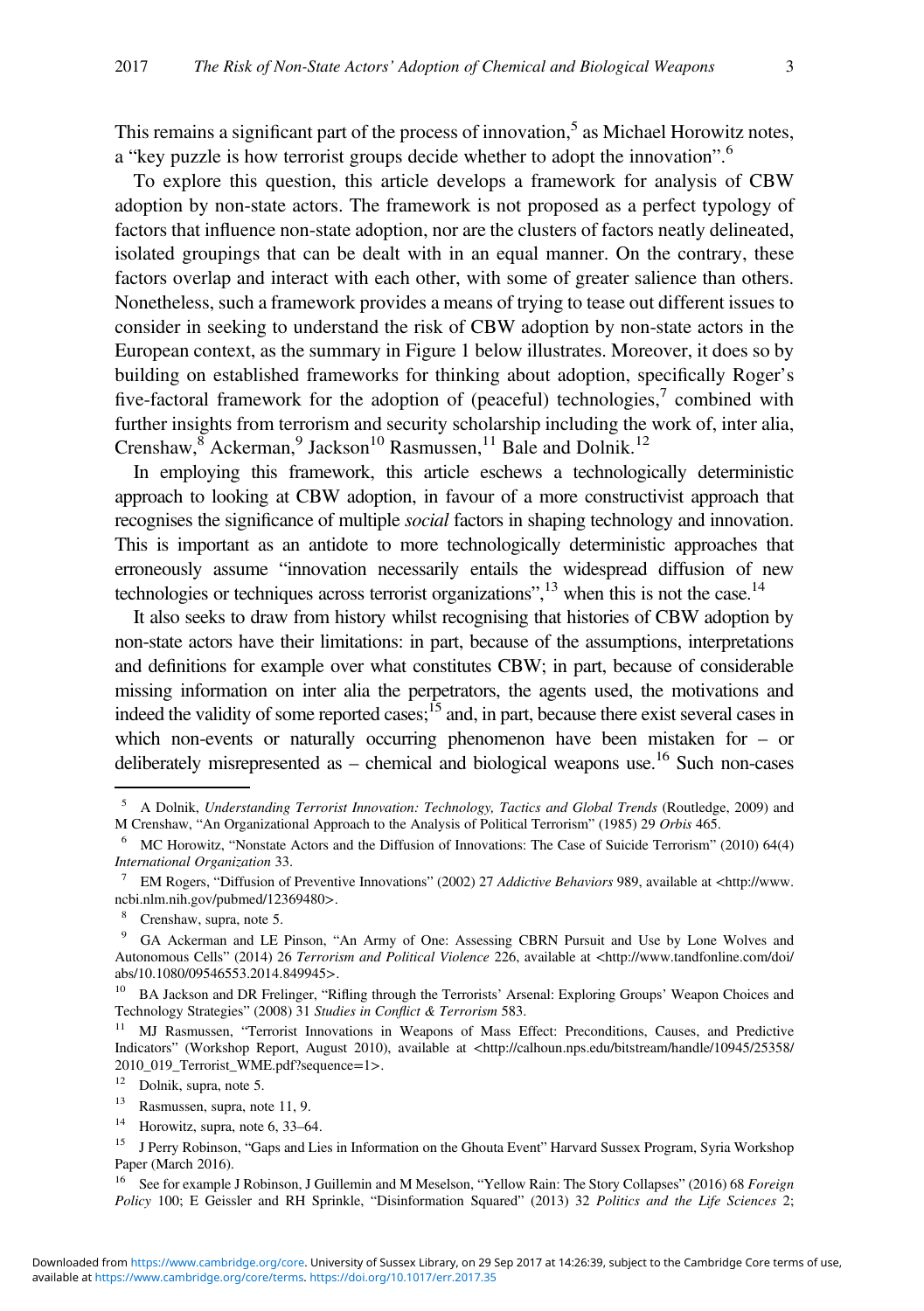<span id="page-3-0"></span>The relative advantage of CBW is not just in mass killing, but can also be derived from other possible utilities, such as sabotage, media attention and disruption. Some CBW utilities can be augmented by sensationalist Relative reporting of threats leading to a disproportionate response. However, there advantage are also disadvantages to CBW adoption, including the opportunity costs of pursuing this method of causing harm, the potential for alienating possible constituencies and the risk of backlash.

Biology may be getting easier, but it remains relatively complex to achieve weapons with significant effect. Similarly, strategic chemical weapons will Complexity be highly complex; however, crude, scruffy chemical weapons are clearly within the means of some radical groups and may be refined in the future.

Ideological The frequently invisible, intangible, insipid and indiscriminate nature of compatibility CBW and the manner through which they cause harm (through the contamination and destruction of the body from within), has fed into what some see as a "taboo" surrounding CBW, both of which remain subject to special constraints. However, the obloquy chemical weapons is vulnerable to being eroded through the adoption and persistent use of scruffy, improvised chemical weapons.

The decentralisation of some extremist movements raises the possibility of a larger number of smaller-scale attacks, including attacks potentially using Organisational low-level or scruffy chemical weapons. However, decentralisation is likely Compatibility to work against significant mass destructive CBW programs, which will probably require the centralisation of resources.

Biological weapons and strategic chemical weapons continue to lack **Visibility** significant visibility. However, low-level chemical weapons have (fashionability) undoubtedly become more visible, to the extent that they could become grimly fashionable amongst certain groups.

Whilst windows of opportunity to acquire certain dual-use chemicals for hostile use remain, the storage of dual-use agents is comparatively well regulated across Europe, with the environment less conducive to the Environmental acquisition and testing of CBW without detection. Moreover, response and context resilience in the European context is comparatively more advanced, although European public health preparedness can neither be neglected nor fixated on a particular form of CBW threat.

#### Figure 1. Summary of factors identified as significant in CBW adoption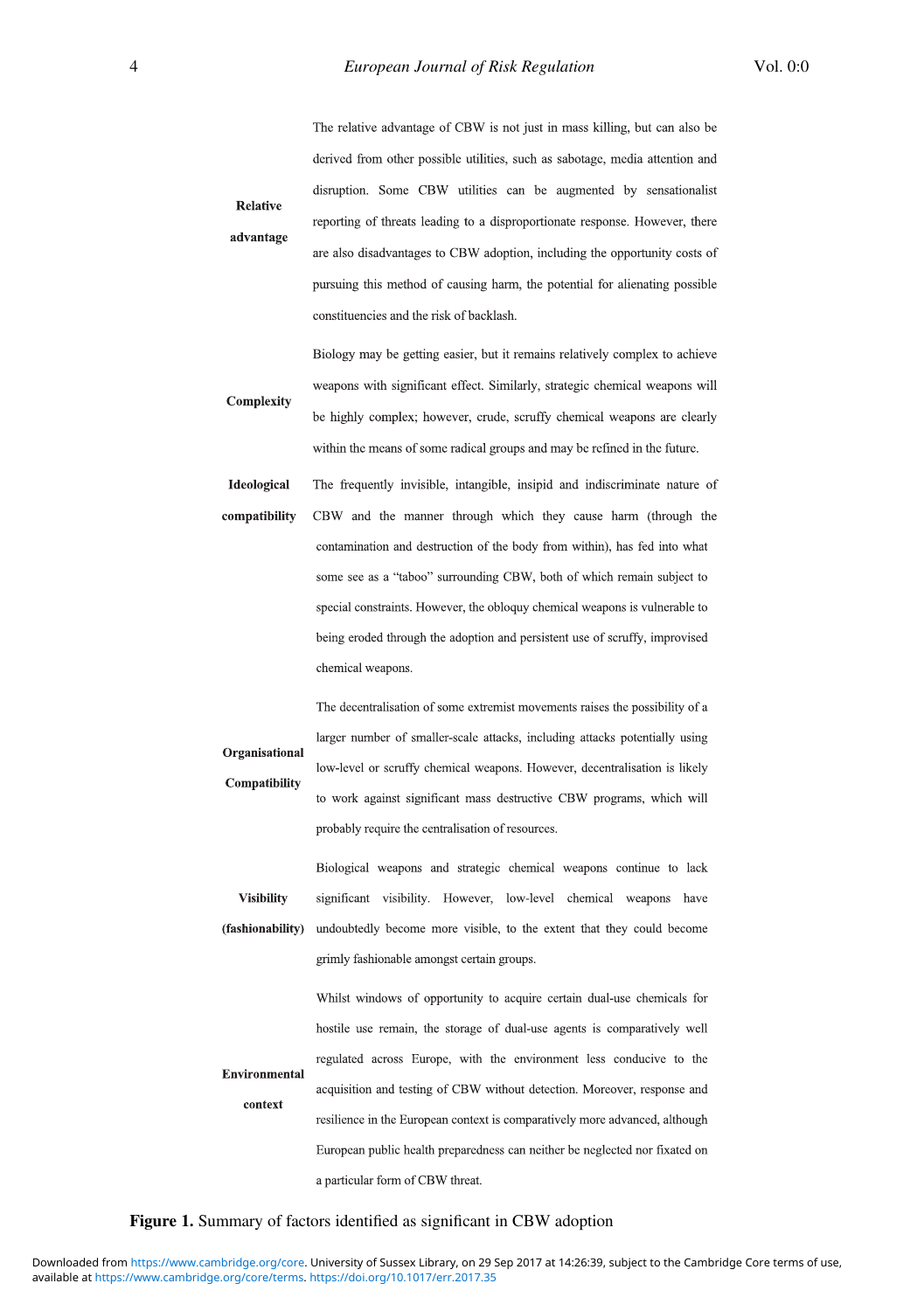<span id="page-4-0"></span>persist perhaps because of the power of CBW allegations in propaganda and the demonisation of adversaries; as Robinson has remarked "Accusations of association with [CBW] have for centuries … been used by well-intentioned as well as unscrupulous people to vilify enemies and to calumniate rivals".<sup>17</sup>

The point is that the past record of CBW needs to be treated with caution because it is potentially incomplete, inconsistent and contaminated with politics and uncertainty. Nevertheless, it cannot be ignored by those seeking to make sense of the future risk of CBW adoption by non-state groups and, whilst such factors cannot be used to predict specific changes in the adoption of CBW, there are perhaps some generalisable lessons that may be learned from the past that can inform the development of a framework for thinking about CBW adoption in the future.

### 1. Relative advantage and utilities

The first factor is the perceived relative advantage of chemical or biological weapons over other means of causing harm. As Rogers points out, "[d]iffusion scholars have found [the] relative advantage to be one of the best predictors of an innovation's rate of adoption";<sup>18</sup> moreover, several scholars of terrorist innovation have referred to the importance of the relative advantage factor.<sup>19</sup>

| <b>Utility</b>  | <b>Example</b>                                                                 |
|-----------------|--------------------------------------------------------------------------------|
| <b>Economic</b> | • Animal rights activists claimed to contaminate Lucozade (UK, $1991)^{20}$    |
| sabotage        | • Poisoning of Sri Lanka tea crops by the LTTE (Sri Lanka, $1983)^{21}$        |
|                 | Mau Mau poisoning of livestock (Kenya, $1954$ ) <sup>22</sup><br>٠             |
| Media           | • Al Qaeda "chlorine-augmented, vehicle-borne IEDs" (Iraq, $2006^{23}$         |
| attention and   | • Animal rights activities media attention to animal testing $(UK, 1991)^{24}$ |
| prestige        | • Larry Wayne Harris alerting Americans to the BW threat $(US, 1995)^{25}$     |

Figure 2. Utilities of CBW and illustrative example cases.

<sup>(</sup>F'note continued)

M Leitenberg, RA Zilinskas and JH Kuhn, The Soviet Biological Weapons Program: A History (Harvard University Press, 2012) 411; M Leitenberg, "China's False Allegations of the Use of Biological Weapons by the United States during the Korean War" (Cold War International History Project, Working Paper 78, 2016) 78.

<sup>&</sup>lt;sup>17</sup> JPP Robinson, "Alleged Use of Chemical Weapons in Syria", Harvard Sussex Program Occasional Paper 4 (26 June 2013), available at <[http://www.sussex.ac.uk/Units/spru/hsp/occasional papers/HSPOP\\_4.pdf](http://www.sussex.ac.uk/Units/spru/hsp/occasional papers/HSPOP_4.pdf)>.

<sup>18</sup> EM Rogers, "Attributes of Innovations and Their Rate of Adoption" in EM Rogers, Diffusion of Innovations, 4th edn (The Free Press, 1995) 216.<br> $^{19}$  G Ackerman, 'Appendix III: I

<sup>19</sup> G Ackerman, 'Appendix III: Understanding Terrorist Innovation through the Broader Innovation Context' in Rasmussen, supra, note 11.

<sup>&</sup>lt;sup>20</sup> US Dept of Justice, "Report to Congress on the Extent and Effects of Domestic and International Terrorism on Animal Enterprises" (1993) 27.

<sup>21</sup> WS Carus, "Bioterrorism and Biocrimes: The Illicit Use of Biological Agents Since 1900" (Centre for Counterproloferation Research, National Defense University, Washington DC, February 2001 Revision).

<sup>22</sup> Carus, supra, note 21.

<sup>&</sup>lt;sup>23</sup> A Welch, "Iraq – The Evolution of the IED" (2008) *Autumn CBRNe World* 12.<br><sup>24</sup> Supra note 20

Supra, note 20.

<sup>&</sup>lt;sup>25</sup> J Tucker (ed.), *Toxic Terror: Assessing Terrorist Use of Chemical and Biological Weapons* (MIT Press, 2000) 250.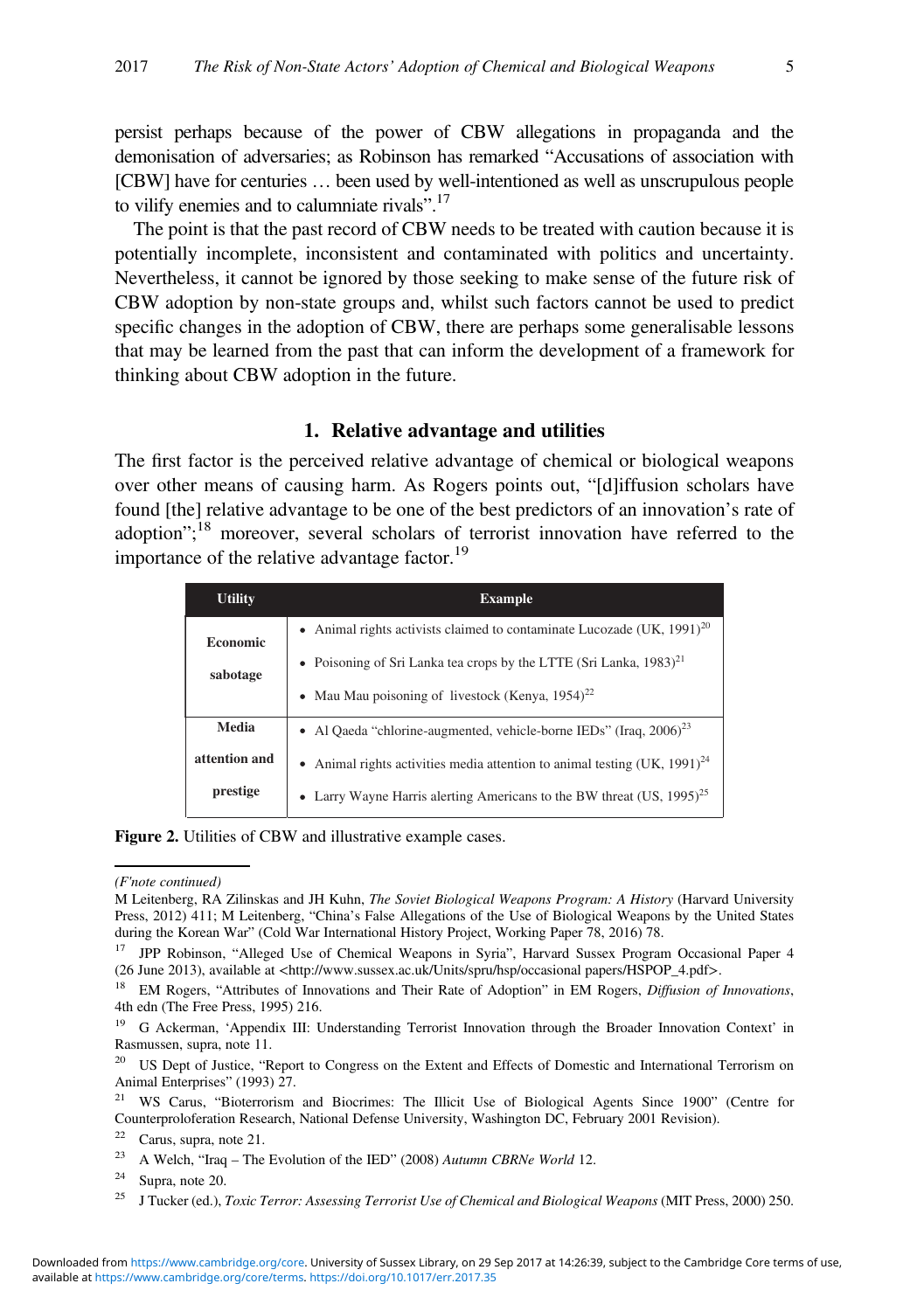|                        | • Rajneesh use of salmonella to incapacitate voters (Oregon, US, 1984)               |
|------------------------|--------------------------------------------------------------------------------------|
| Incapacitation         | • The Weather Underground efforts to incapacitate $(US, 1970)^{26}$                  |
|                        | • Teargassing of Czech Gay Pride parade (Czech Republic, $2008$ ) <sup>27</sup>      |
| <b>Criminal</b>        | • Kuntal Patel poisoning her "controlling" mother in law (UK, $2014$ ) <sup>28</sup> |
| purposes               | • Carol Anne Bond's chemical assault of love rival $(US, 2006)^{29}$                 |
|                        | • Spread of smallpox in Brazilian indigenous tribes (Brazil, $1957$ ) <sup>30</sup>  |
| <b>Destabilisation</b> | • SNLA contaminated vodka mailing with caustic acid $(UK, 2008)^{31}$                |
| and disruption         | • Aum Shinrikyo use of Sarin in the Tokyo subway (Japan, $1995$ ) <sup>32</sup>      |
|                        | • CSA efforts to hasten the apocalypse (US, $1986$ ) <sup>33</sup>                   |
|                        | "Pro-life" maloderant attacks on abortion clinics (Florida, 1998) <sup>34</sup>      |
| Deter and deny         | • Release of sewer water onto Palestinian land? (Khadder, 1997) <sup>35</sup>        |
|                        | Threatened release of chlorine by Muslim forces? (Tuzla, 1992) <sup>36</sup><br>٠    |

Figure 2. (Continued.)

Yet in order to appreciate the relative advantage, it requires an understanding of the utilities of CBW. As noted elsewhere "[n]ot all CBW are Weapons of Mass Destruction and to think otherwise is dangerous",<sup>37</sup> nor is killing the only reason for the pursuit of such weapons. Rather CBW can serve a number of possible purposes from generating fear to stimulating media attention to economic sabotage and, indeed, there are examples where groups have eschewed highly-lethal CBW, such as in the case of the Rajneesh Cult, in part to avoid undue attention. Of course in some cases killing may be a key objective, but a focus on killing belies a number of other utilities CBW may be perceived as fulfilling, something outlined in [Figure 2](#page-4-0) above, which further illustrates both the long history and diversity of CBW adopters. The frequently sensationalised media coverage of CBW and the association of CBW with

<sup>&</sup>lt;sup>26</sup> JV Parachini, "The Weather Underground" in Tucker, supra, note 25, 43.<br><sup>27</sup> Trend Naws Agency, "Czech Penublic's First Gay Pride Parade Attacked.

<sup>27</sup> Trend News Agency, "Czech Republic's First Gay Pride Parade Attacked by Rightwingers" (2008) 15 Trend News Agency, available at <http://en.trend.az/world/other/1234372.html>.

<sup>&</sup>quot;Woman Tried to Poison Mother in Plot Inspired by Breaking Bad, Court Told" The Guardian (2014).

<sup>&</sup>lt;sup>29</sup> C Doyle, "Bond v. United States: Validity and Construction of the Federal Chemical Weapons Statute", CRS report for Congress (2014) <https://fas.org/sgp/crs/nuke/R42968.pdf>.

<sup>30</sup> Carus, supra, note 21.

<sup>&</sup>lt;sup>31</sup> "Poison Plotters Jailed" Manchester Evening News (12 January 2013), available at <http://www. manchestereveningnews.co.uk/news/greater-manchester-news/poison-plotters-jailed-941042>; see also D Ward, "Nationalist Denies Sending Caustic Soda through Post" The Guardian (8 January 2008).

<sup>&</sup>lt;sup>32</sup> AA Nehorayoff, B Ash and DS Smith, "Aum Shinrikyo's Nuclear and Chemical Weapons Development Efforts" (2016) 9(1) Journal of Strategic Security 35.

<sup>33</sup> Tucker, supra, note 25, 250.

<sup>&</sup>lt;sup>34</sup> M Healy, "FBI Probing Acid Attacks at Abortion Clinics" Los Angeles Times (19 July 1998).

<sup>35</sup> CNS, "Chronology of CBW Incidents Targeting Agriculture 1915–2008" (2008).

<sup>&</sup>lt;sup>36</sup> CIA Directorate of Intelligence, "Tuzla, Bosnia and Hercegovina: A Review of the Geographical Realities", Intelligence Memorandum. Office of Trade, Resources and Technology (7 July 1992).

<sup>&</sup>lt;sup>37</sup> J Revill, C McLeish and JP Robinson, "Case Study on Chemical and Biological Weapons", Project on Strategic Governance of Science and Technology (under review 2015).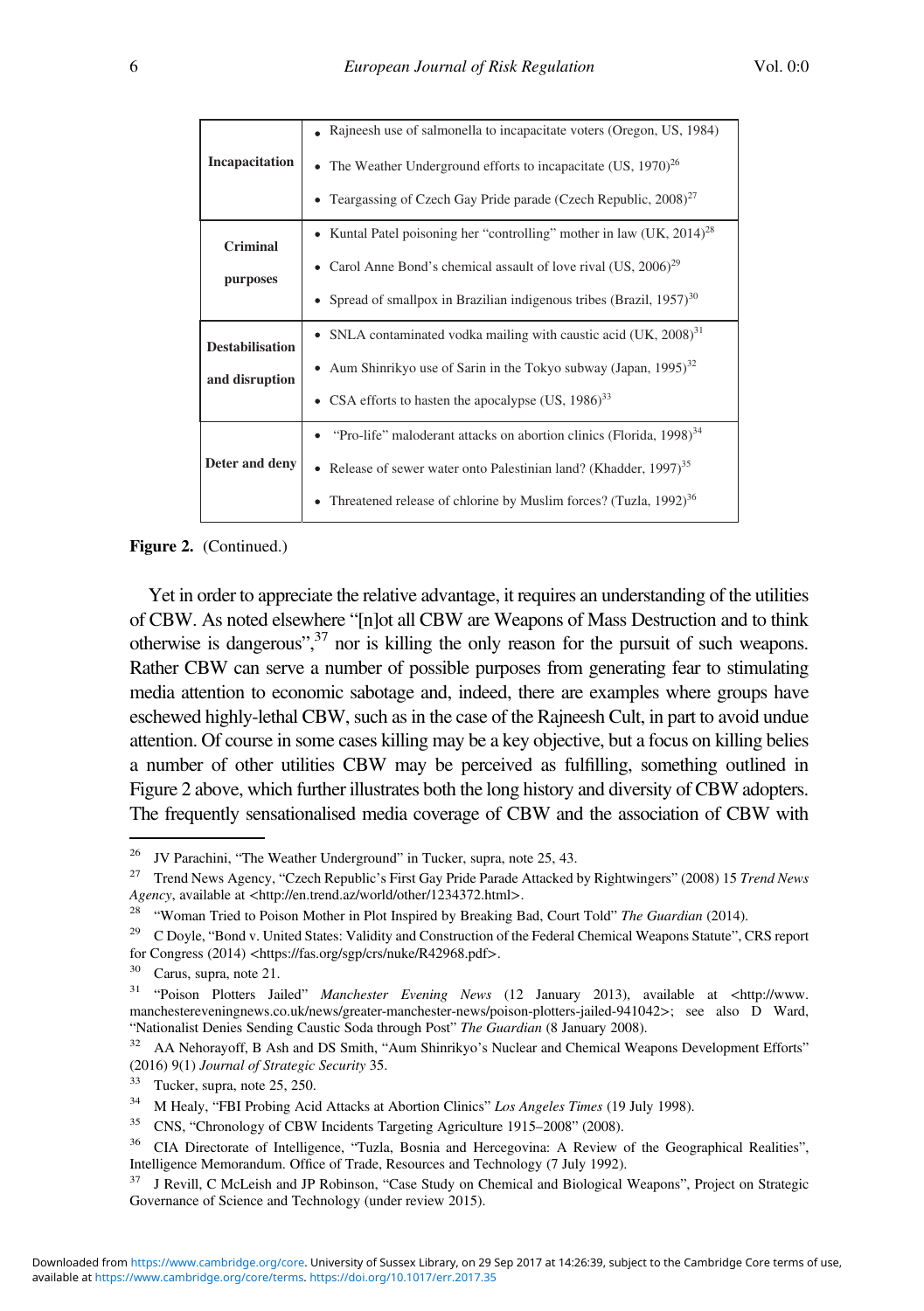mass destruction, necessitates that in the event of an attack using these weapons, public reactions may well be disproportionate to the casualty-causing potential of such weapons.

Whilst CBW therefore have a number of utilities, some of which can be amplified through media hype – and public health actors need to prepare accordingly – it is also clear that there are other means of achieving the objectives of non-state groups. Gill et al have certainly argued that in the case of Hamas, "the fact that suicide bombings are cheaper, less likely to alienate their constituency and more cost-effective means that this particular manifestation of violence is far more elegant than a chemical attack...";<sup>38</sup> whereas the Europol TE-SAT report for 2016 stated, "Terrorists prefer the use of conventional firearms and explosives because of their availability, simplicity and effectiveness".<sup>39</sup> Indeed, IEDs have been employed for sabotage, destabilisation, demoralisation, disruption, area-denial and deterrence and have been used widely in Europe; whereas marauding Mumbai-style attacks have been used to devastating effect in Norway and, more recently, France.

Moreover, CBW have relative *disadvantages* over other means of causing harm. As discussed below, CBW are complex and the pursuit of such weapons generates opportunity costs; they are frequently met with opprobrium, to the extent that the adoption and use of such weapons could alienate many otherwise sympathetic constituents and potentially generate a comparatively more robust response from states; and the acquisition, development and or testing of such weapons can leave groups vulnerable to detection, a risk which is particularly pronounced in the European environmental context.

This notion of relative advantage (and disadvantage) and multiple utilities of CBW weapons suggests a note of caution in fixating European policy on preventing the proliferation of new, high-tech chemical and biological weapons of mass destruction, particularly if such a policy is pursued at a cost to efforts to prevent pernicious CBW with effects short of mass destruction. Indeed, it suggests a need for the EU and the composite member states to guard against a spectrum of possible CBW health threats, ranging from the use of more high-tech forms of chemical and biological weapons with gigantic effect on humans, to localised opportunistic attacks, including attacks on agriculture, livestock and even material.

#### 2. Complexity

The second factor is "the perceived complexity of the innovation in terms of adoption and use".<sup>40</sup> This is important in the innovation literature, as Rogers remarked, "[t]he complexity of an innovation, as perceived by members of a social system, is negatively related to its rate of adoption".<sup>41</sup> Several scholars of terrorist innovation have also highlighted the issue of complexity;<sup>42</sup> or, as Cragin et al have stated, "[h]ow simple or complex a technology appears affects perceptions of how risky it will be to adopt."<sup>43</sup>

<sup>&</sup>lt;sup>38</sup> P Gill and others, "Malevolent Creativity in Terrorist Organizations" (2013) 47 Journal of Creative Behavior 125.

<sup>&</sup>lt;sup>39</sup> Europol, TE-SAT 2016, "European Union Terrorism Situation and Trend Report 2016", doi:10.2813/525171; see also Gill, supra, note 38, 133.

<sup>40</sup> Rasmussen, supra, note 11.

<sup>41</sup> Rogers, supra, note 18, 242.

<sup>42</sup> Dolnik, supra, note 5.

<sup>&</sup>lt;sup>43</sup> K Cragin and others, "Sharing the Dragon's Teeth Terrorist Groups and the Exchange of New Technologies" (RAND Corporation, 2007).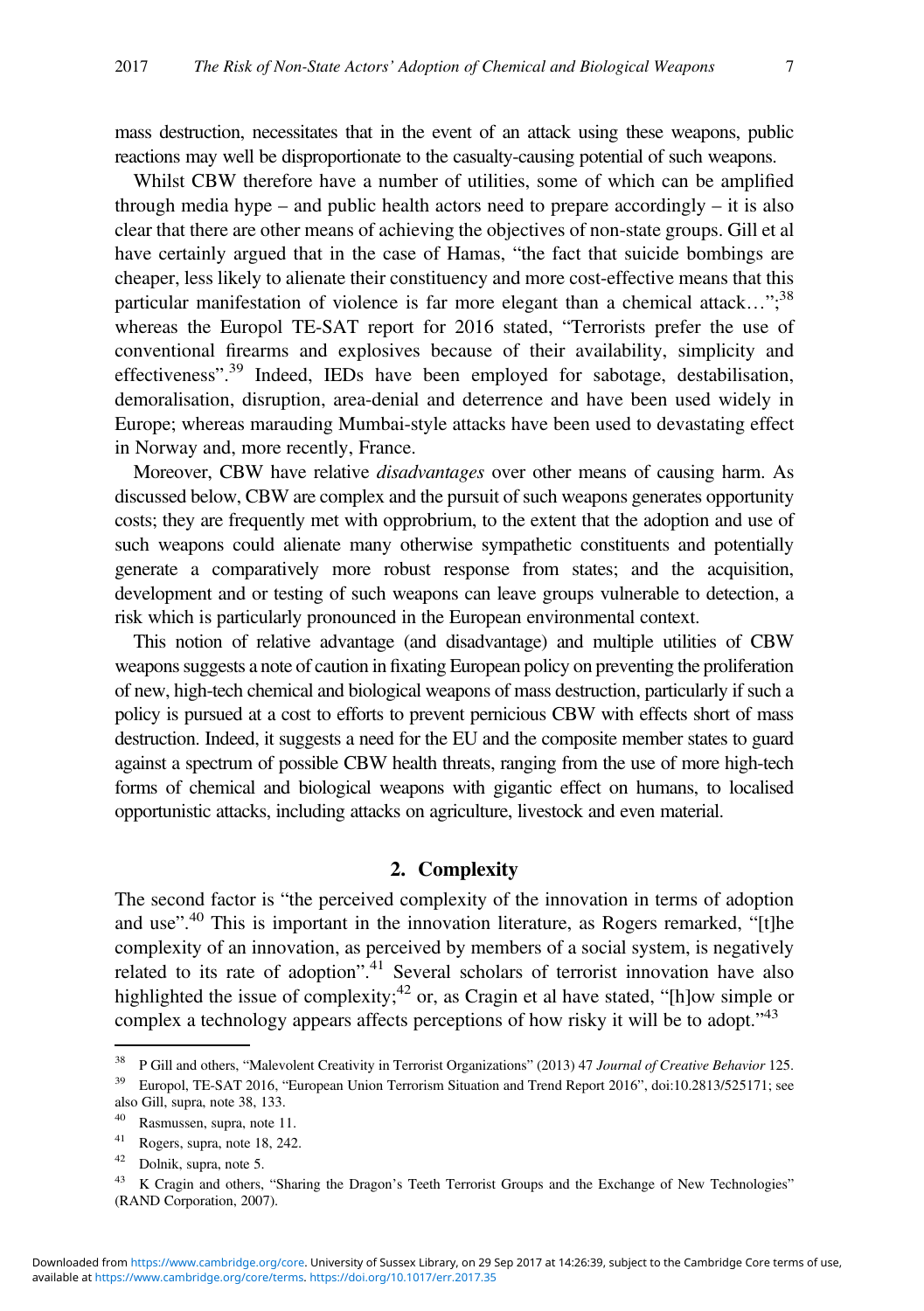In most cases terrorist groups appear to have largely opted for the simplest pathway towards the achievement of their goals and the weapons used tend to be vernacular, functional devices drawing on local and readily-available materials, rather than sophisticated, "baroque" technologies. This is certainly the case with IEDs, the history of which is characterised largely by incremental innovations – although nevertheless frequently effective ones – with many means of delivery recycled from the past.<sup>44</sup> Complexity can therefore be seen as important in the adoption of technology by terrorists generally, but is perhaps particularly acute in the case of CBW technology.

Some CBW can be relatively simple: "chlorine-augmented, vehicle-borne IEDs," as employed by Al-Qaeda in Iraq (AQI) from 2006 to 2007 are not sophisticated weapons.<sup>45</sup> Attacks on chemical production facilities, an apparent tactic of Serbian forces in the early to mid-1990s,<sup>46</sup> employed relatively simple technologies – specifically explosives – with toxicity a secondary by-product. Direct contamination of  $\frac{1}{2}$  food,<sup>47</sup> drink<sup>48</sup> or healthcare products<sup>49</sup> does not require particularly sophisticated technology for the purposes of delivery – although may require some considerable skill to culture and scale-up a biological agent – and has been a common approach in European CBW incidents.<sup>50</sup> Similarly, the contamination of water systems, something familiar to Europe,  $51$  can also be relatively easily attempted. However, in most cases such methods of dissemination have generated results that are far short of the "mass destruction" that CBW are associated with, although this does not mean such a possibility can be ignored by those working on public health preparedness.

Although some relatively simple approaches could cause significant harm, mass casualty attacks still require considerable expertise, something particularly acute in the context of biological weapons.<sup>52</sup> The most effective route to weaponising biology is arguably through the process of aerosolising agents, something recognised mid-way through the last century as opening up the theoretical possibility of using biological weapons on a gigantic scale. $5<sup>3</sup>$ However, realising such theoretical potential is difficult and it took states decades to develop

<sup>&</sup>lt;sup>44</sup> J Revill, *Improvised Explosive Devices – The Paradigmatic Weapon of New Wars* (Palgrave Macmillan, 2016).<br><sup>45</sup> Welch supra note 23, 12–13

Welch, supra, note 23, 12–13.

<sup>46</sup> "From 1993 to 1995, for example, Serbian forces launched six attacks on a Petrochemia facility near Kutina, Croatia, that stored large quantities of anhydrous ammonia as well as a variety of other potentially hazardous chemicals; these attacks involved rockets, bombs, artillery, and mortars": T Karasik, Toxic Warfare (RAND Project Air Force,  $2002$ ).

See for example the cases of food poisoning reported, although not confirmed, H Mohtadi and A Murshid, "A Global Chronology of Incidents of Chemical, Biological, Radioactive and Nuclear Attacks: 1950–2005" (7 July 2006), available at <https://people.uwm.edu/mohtadi/fi[les/2016/07/A-Global-Chronology-of-Incidents-of-Chemical-](https://people.uwm.edu/mohtadi/files/2016�/�07/A-Global-Chronology-of-Incidents-of-Chemical-Biological-and-Radionuclear-Attacks.doc-1u8sbvu.pdf)[Biological-and-Radionuclear-Attacks.doc-1u8sbvu.pdf](https://people.uwm.edu/mohtadi/files/2016�/�07/A-Global-Chronology-of-Incidents-of-Chemical-Biological-and-Radionuclear-Attacks.doc-1u8sbvu.pdf)>.

<sup>48</sup> Kuntal Patel poisoning her "controlling" mother in law via a soft drink, supra, note 28.

<sup>&</sup>lt;sup>49</sup> See for example the case of the Minesota Patriots in N Khardori, Potential Agents of Bioterrorism: Historical Perspective and an Overview (2006) and Carus, supra, note 21.

<sup>&</sup>lt;sup>50</sup> See for example: the 2014 Kuntal Patel case of Coke poisoning; the 1984 Rajneesh cult poisoning of salad bars; Steven Robinsons' contamination of Vladivar vodka in 2007; the Animal Liberation Front (ALF) plan to contaminate bottles of Lucozade in 1991; or the threatened – not undertaken – contamination of Coca-Cola and Nestlé products with hydrochloric acid by the Informal Anarchist Federation.

<sup>&</sup>lt;sup>51</sup> For example, in the 1960s the "Provos", the Dutch counter-culture revolutionaries, threatened to disseminate LSD in the Dutch water system: R Kempton, *Provo: Amsterdam's Anarchist Revolt* (New York, Autonomedia, 2007).<br><sup>52</sup>. As worth in preligity reservoired in Andrea Devicible manifests, which reserves the reserved setting reserves

As much is explicitly recognised in Anders Breivik's manifesto, which suggests the use of anthrax requires "extensive practical knowledge, training, and highly advanced equipment".

<sup>53</sup> Revill, Mcleish and Robinson, supra, note 27.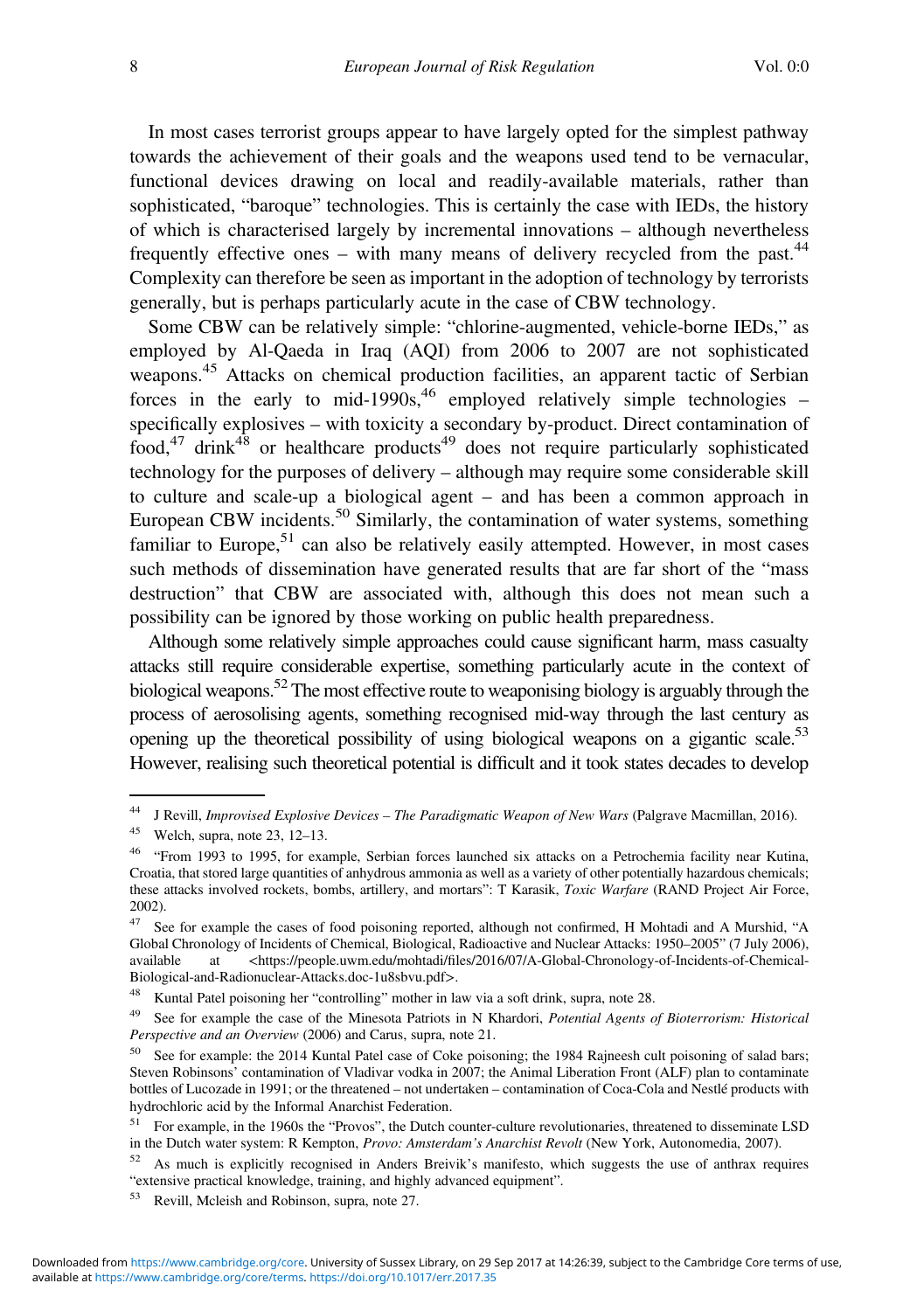more predictable biological weapons,<sup>54</sup> and even then such weapons were acutely vulnerable to environmental factors.<sup>55</sup> For non-state groups such complexity has proven a significant barrier to CBW development. By means of an example, one of the best-resourced biological weapons programs, that of Aum Shinrikyo, failed variously because the group acquired the wrong strain, contaminated fermenters and were faced with insurmountable production and dissemination difficulties.<sup>56</sup> There are of course exceptions, such as the 2001 anthrax Letter Attacks in the US. However, if one accepts the conclusions of the FBI that this sophisticated attack with aerosolised anthrax in the US postal system was perpetrated by a US biodefence researcher, Dr Bruce Ivins,  $57$  it is an exception that proves the rule.

To circumvent the difficulties with aerosolisation, arguably one could use human-tohuman transmissible biological agents as part of a suicide bioterror operation. There are good reasons for concern over how crude suicide bioterrorists could employ such a tactic. However, the use of highly contagious agents is also poorly predictable and would have to deal with social factors, such as the "spatial contact process among individuals", which can spell "out the difference between large-scale epidemics and abortive ones".<sup>58</sup>

The counter to this argument is the growing access to data and the changing human geography of the life sciences. Some 83% of European households reportedly are online, effectively allowing access to what is a growing body of available data on CBW, including so-called bioterrorist "recipes" and "blueprints" that are available in both mainstream scientific as well as more subversive literatures online. It is also clear that there is a changing human geography in European life sciences (for peaceful purposes), with the emergence of 30 DIY-bio groups located in Europe<sup>59</sup> and some 80 European teams in the international Genetically Engineered Machines (IGEM) competition in 2016.<sup>60</sup> This is compounded by reports that groups such as Daesh have deliberately sought to recruit foreign fighters "including some with degrees in physics, chemistry, and computer science, who experts believe have the ability to manufacture lethal weapons from raw substances".<sup>61</sup>

Whilst it would be unwise to ignore such developments, there is a need for caution in looking at the extent to which new technologies and geographies will facilitate the adoption of chemical and biological weapons by groups seeking to target European countries. First, data is not information, and information is not knowledge, let alone the tacit knowledge

<sup>&</sup>lt;sup>54</sup> SIPRI, The Prevention of CBW. The Problem of Chemical and Biological Warfare: Volume V (SIPRI, in association with Oxford University Press, 1971).

<sup>55</sup> RD Kirby, The Sergeant: A Biological Missile (Eximdyne, 2014).

<sup>&</sup>lt;sup>56</sup> R Danzig and others, Aum Shinrikyo: Insights Into How Terrorists Develop Biological and Chemical Weapons, 2nd edn (Center for a New American Security, 2012), available at <http://www.cnas.org/fi[les/documents/publications/](http://www.cnas.org/files/documents/publications/CNAS_AumShinrikyo_SecondEdition_English.pdf) [CNAS\\_AumShinrikyo\\_SecondEdition\\_English.pdf](http://www.cnas.org/files/documents/publications/CNAS_AumShinrikyo_SecondEdition_English.pdf)>; M Leitenberg, "Aum Shinrikyo's Efforts to Produce Biological Weapons: A Case Study in the Serial Propagation of Misinformation" (1999) 11 Terrorism and Political Violence 149.

 $57$  This remains a controversial conclusion of the FBI investigation which remains unproved in a court of law as Ivins took his life before trial.

<sup>&</sup>lt;sup>58</sup> Derek Cummings Epstein, Shubha Chakravarty, Ramesh Singa, and Donald Burke J, *Toward a Containment* Strategy for Smallpox Bioterror: An Individual-Based Computational Approach (Brookings Institution Press, 2004).

<sup>&</sup>lt;sup>59</sup> In 2016, according to the DIY-bio website there are some 88 DIY bio groups, with 6 in Canada, 36 in the US, 6 in Latin America, 29 in Europe, 7 in Asia and 4 in Oceana. The DIYbio Google group has 4,665 members.

<sup>60</sup> 305 teams registered with 300 remaining in the 2016 Internationally Genetic Engineering Machines competition. <sup>61</sup> Immenkamp, Beatrix. "ISIL/Da'esh and 'Non-Conventional' Weapons of Terror," 2015. <[http://www.europarl.](http://www.europarl.europa.eu/RegData/etudes/BRIE/2015�/�572806/EPRS_BRI(2015)572806_EN.pdf) [europa.eu/RegData/etudes/BRIE/2015/572806/EPRS\\_BRI\(2015\)572806\\_EN.pdf](http://www.europarl.europa.eu/RegData/etudes/BRIE/2015�/�572806/EPRS_BRI(2015)572806_EN.pdf)>.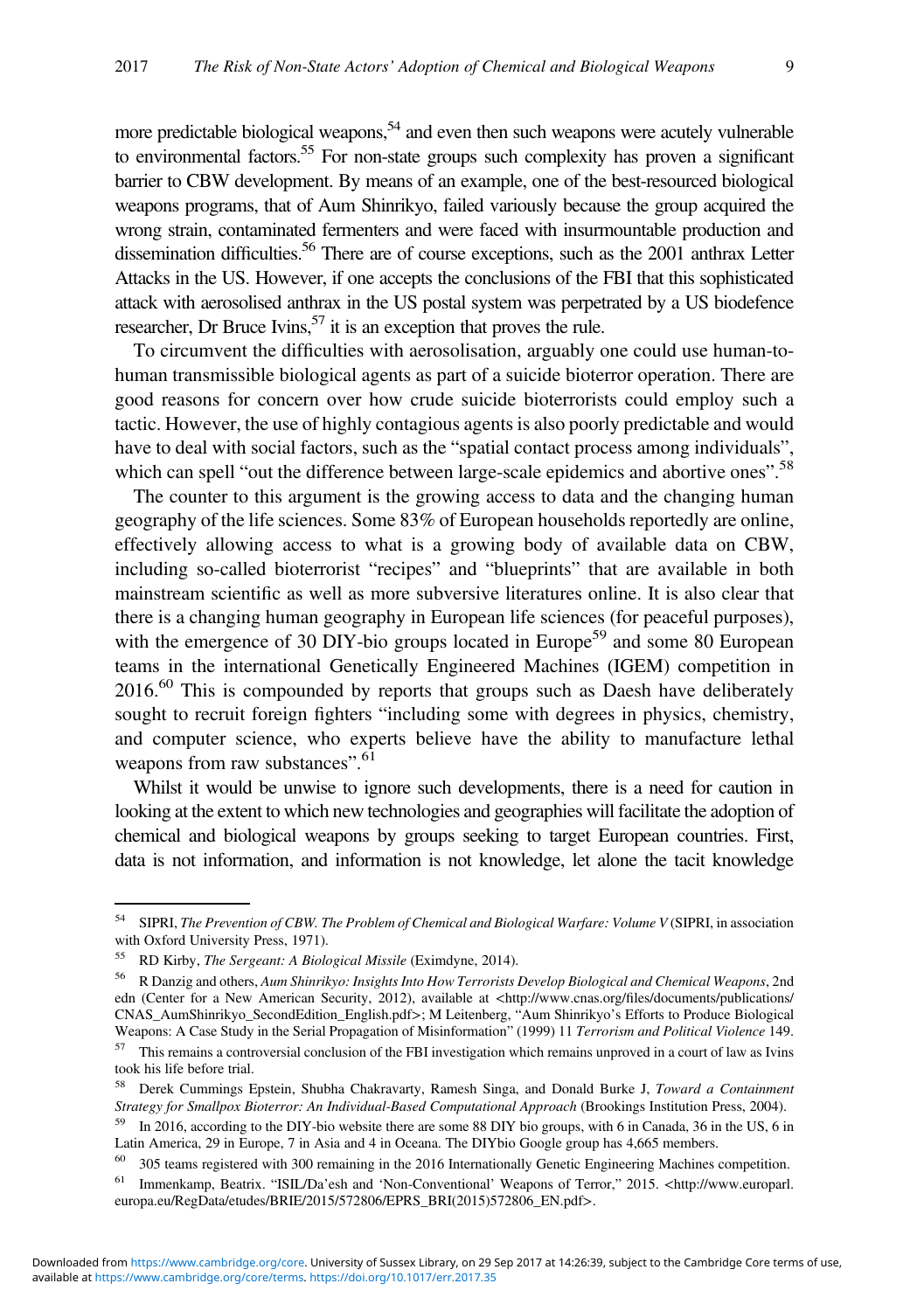required for CBW.<sup>62</sup> In many cases a degree of determination and dedication will be required merely to separate online fantasy from fact and identify operationally useful information (of relevance to the European context) from nonsense (or information pertinent to contexts other than Europe). Second, with new technologies there is the potential for such tools to enable some, but certainly not all, actors, and even then new technologies bring new challenges. CRISPR, gene editing technology is currently seen as a particular source of promise and peril, which purportedly enables "even largely untrained people to manipulate the very essence of life".<sup>63</sup> As much may be technically true, yet "untrained people" would nonetheless require some guidance in identifying suitable areas of genetic structures to manipulate. Moreover, CRISPR would only get aspiring weaponeers so far, with the process of culturing, scaling-up and weaponisation still requiring considerable attention and interdisciplinary skills, typically generated through "large interdisciplinary teams of scientists, engineers, and technicians", <sup>64</sup> in order to be effective.

Indeed, for all the progress in science and technology, biological weapons are still not used, in part, because of the complexity of such weapons; and the chemical weapons that are used today are largely the same as the chemical weapons of 100 years ago. As Robinson noted "It remains the case today that, in the design of CBW, increasingly severe technological constraint sets in as the mass-destruction end of the spectrum is approached: the greater and more assured the area-effectiveness sought for the weapon, the greater the practical difficulties of achieving it".<sup>65</sup>

Thus, although complexity is an important factor, it is not an argument for complacency. Rather it highlights the significance of, first, guarding against technological surprise, including the shock of the old and the scruffy; and, second, sensitising those with the potential skill-sets to contribute to serious programs to dual-use risks and engaging scientists in academic and industry. Past research has suggested there is a low-level of awareness of dual-use risks amongst academics working in the fields of chemistry and biology across Europe,<sup>66</sup> and although there have since been a number of commendable initiatives to raise awareness and promote a culture of responsibility, including through the recent Hague Ethical Guidelines, <sup>67</sup> it is unclear how widely promulgated or sustainable such initiatives have been.

#### 3. Ideology

A third factor is the compatibility of CBW with the ideological outlook of non-state actors. Ideology matters to the extent it may pre-determine the possibility of

<sup>&</sup>lt;sup>62</sup> See K Vogel, "Bioweapons Proliferation: Where Science Studies and Public Policy Collide" (2006) 36 Social Studies of Science 659; J Revill and C Jefferson, "Tacit Knowledge and the Biological Weapons Regime" (2014) 41 Science and Public Policy 597.

<sup>63</sup> DM Gerstein, "Can the Bioweapons Convention Survive Crispr?" (2016) Bulletin of the Atomic Scientists, 25 July 2016, available at [http://thebulletin.org/can-bioweapons-convention-survive-crispr9679.](http://thebulletin.org/can-bioweapons-convention-survive-crispr9679)

<sup>64</sup> S Ben Ouagrham-Gormley, "Barriers to Bioweapons : Intangible Obstacles to Proliferation Barriers to Bioweapons" (2012) 36 International Security 80.

<sup>65</sup> JP Robinson, "Near-Term Development of the Governance Regime for Biological and Chemical Weapons" (Science & Technology Policy Research, University of Sussex, 2006).

<sup>66</sup> See J Revill and others, "Biosecurity Education: Surveys from Europe and Japan", Inter Academy Panel Workshop on Promoting Education on Dual Use Issues in the Life Sciences (2009).

<sup>67</sup> OPCW, "The Hague Ethical Guidelines" (2016), available at <[https://www.opcw.org/](https://www.opcw.org/fileadmin/OPCW/Science_Technology/Hague_Ethical_Guidelines_Brochure.pdf)fileadmin/OPCW/ [Science\\_Technology/Hague\\_Ethical\\_Guidelines\\_Brochure.pdf](https://www.opcw.org/fileadmin/OPCW/Science_Technology/Hague_Ethical_Guidelines_Brochure.pdf)>.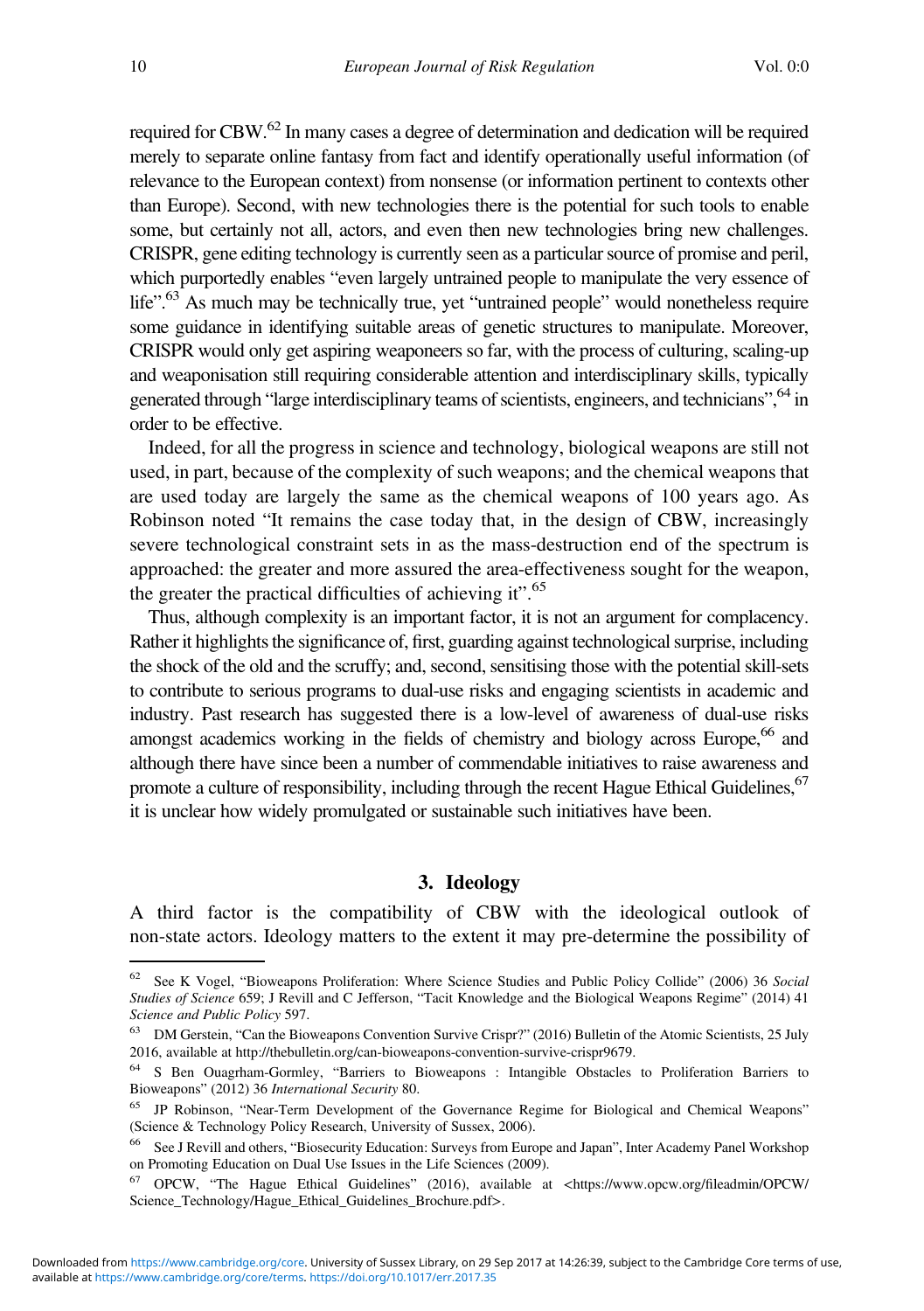adoption or not.<sup>68</sup> As Ackerman has noted "[p]ractices that enjoy greater legitimacy, culturally or otherwise, in the wider social system are likely to diffuse more quickly than those that do not."<sup>69</sup> Many means and methods of causing harm – from the crossbow to aerial bombardment to dumb-dumb bullets – have been subject to opprobrium. Yet unlike other such weapons where norms have eroded, chemical and biological weapons have largely continued to remain subject to a cross-cultural norm against their acquisition, development and use, to the extent some have described CBW as "taboo".<sup>70</sup> Moreover, this is a norm which has been reinforced and codified through the development of an international governance regime comprising of treaties, such as the Chemical and Biological Weapons Conventions, and national laws that have been relatively well implemented across EU member states.

However, as history indicates, the norm against CBW is not inviolable; rather it remains a social construct and, as such, remains subject to change particularly with advances in science and technology and a rapidly changing security context.<sup>71</sup> This is a particular concern in light of the adoption and continued use of chemical weapons by actors involved in the Syrian conflict, a trend that has the potential to erode notions of CBW as an ideological anathema. As Guthrie has stated "There is certainly a huge risk of normalising [the use of chemical weapons] … This latest allegation of use is another contribution to the slow and steady diminishing of the taboo."<sup>72</sup>

Moreover, there remains a risk that CBW may be perceived as more ideologically compatible amongst contemporary violent extremist groups than in the past. As a recent European Parliamentary Research Service briefing indicated "ISIL/Da'esh is considered to be particularly dangerous because of its radical ideology and its declared intention to shock: the group has used 'shock tactics' effectively to attract new recruits".<sup>73</sup> This inclination to shock, including through the use of novel, extreme tactics, suggests CBW could potentially be compatible with the tactics of groups, such as Daesh. Moreover, significant figures such as Bin Laden, as well as certain Islamic scholars, have explicitly encouraged the adoption and use of CBW. For example Al Qaeda's flagship magazine Inspire cited religious scholars as encouraging Jihadists to "…throw on them fire, snakes or scorpions…", "… Put blood, feces or poison in their water…", and "…strike them with ... scorpions snakes and all what harms them...".

Yet whilst alarming, it is of note that Daesh have not been particularly forthcoming in claiming responsibility for the use of chemical weapons in Syria (or Iraq), although they are willing to actively promote other shocking acts. Furthermore, the justification for CBW is rather weak to any critical appraisal; "throwing scorpions" is a far cry from

<sup>68</sup> A Moghadam, "How Al Qaeda Innovates" (2013) 22 Security Studies 466, available at <[http://www.tandfonline.](http://www.tandfonline.com/doi/abs/10.1080�/�09636412.2013.816123) [com/doi/abs/10.1080/09636412.2013.816123](http://www.tandfonline.com/doi/abs/10.1080�/�09636412.2013.816123)>.

<sup>69</sup> G Ackerman, "Appendix III' in Rasmussen, supra, note 11.

<sup>&</sup>lt;sup>70</sup> RM Price, *The Chemical Weapons Taboo* (Cornell University Press, 1997); C Jefferson, "The Taboo of Chemical and Biological Weapons: Nature, Norms and International Law" (University of Sussex, 2009).

<sup>71</sup> J Littlewood, "How Norms Breakdown: Can Chemical and Biological Weapons Become Accepted?" ISA conference paper (2016).

 $72$  R Guthrie, as quoted in E Graham-Harrison, "Chemical weapons attacks in Syria may normalise war crimes, experts warn", The Guardian (11 August 2016).

<sup>&</sup>lt;sup>73</sup> Beatrix Immenkamp, "ISIL/Da'esh and 'Non-Conventional' Weapons of Terror" (2015), available at  $\lt$ [http://www.](http://www.europarl.europa.eu/RegData/etudes/BRIE/2015�/�572806/EPRS_BRI(2015)572806_EN.pdf) [europarl.europa.eu/RegData/etudes/BRIE/2015/572806/EPRS\\_BRI\(2015\)572806\\_EN.pdf](http://www.europarl.europa.eu/RegData/etudes/BRIE/2015�/�572806/EPRS_BRI(2015)572806_EN.pdf)>.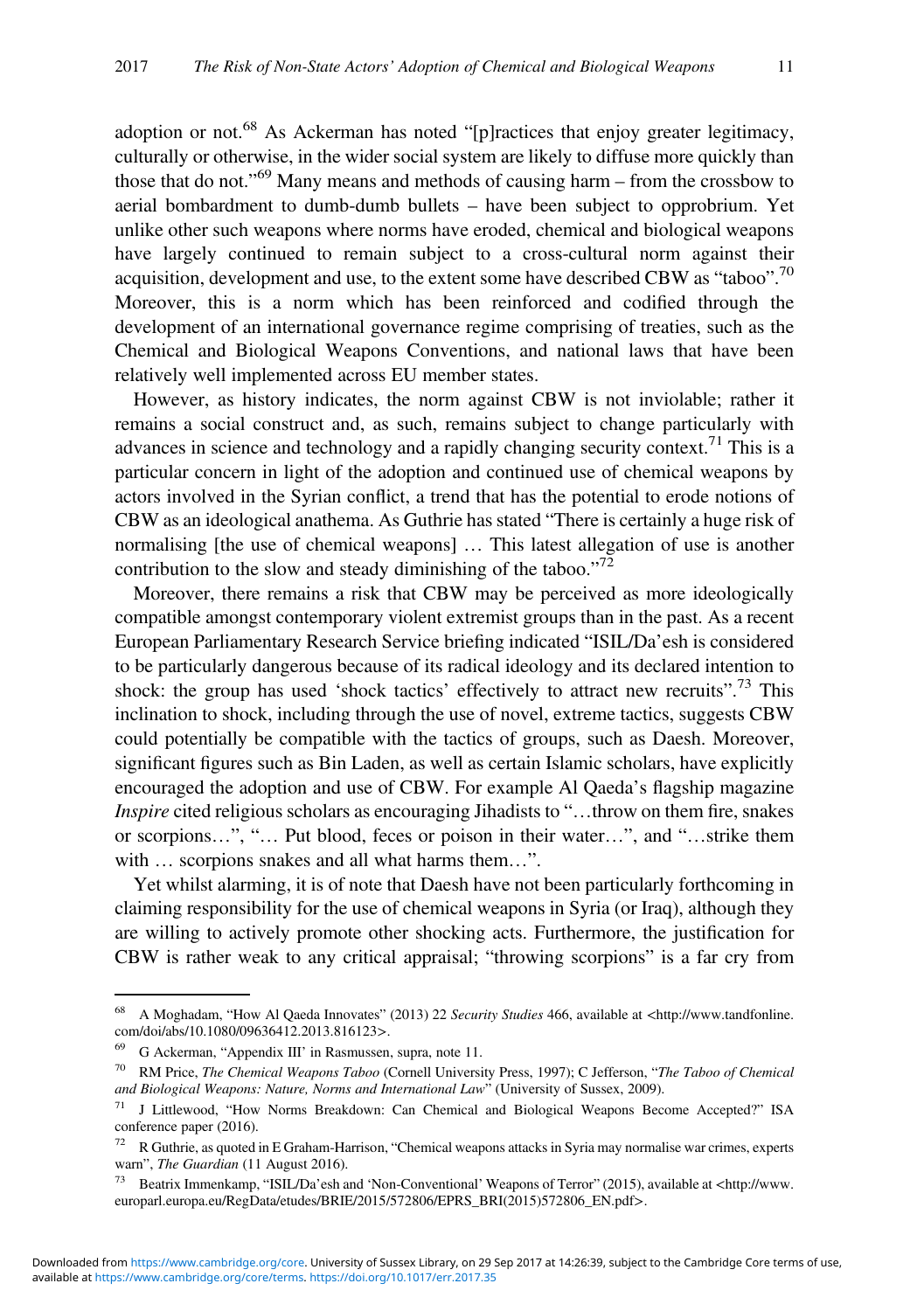weapons of mass destruction and the comments of three Imams is surely outweighed by a statement attributed to the first Caliph exhorting troops to "overcome their enemies by bravery and never by poison".<sup>74</sup> Nevertheless, the more frequent use of low-level chemicals remains a cause of consternation because of the challenge they pose to the norm against such weapons, the visibility these events give to chemical weapons, and the potential for chemical weapons adoption to become "darkly fashionable" among extremist groups outside of Syria and Iraq.

### 4. Organisational factors

Organisational factors are important, something noted by several scholars, $^{75}$  but neatly articulated by Kollars and Bristert: "decentralized organizations excel at generating new ideas, [but] they carry them out poorly. Conversely, centralized organizations can more easily coordinate attacks, but are hypothetically less innovative".<sup>76</sup> This argument is certainly borne-out in the context of IED innovation in Europe;<sup>77</sup> however, the role of organisational factors in CBW adoption is less clear, with some well-documented case studies, such as that of Aum Shinrikyo, suggesting innovation is possible in certain highly centralised organisations, but particularly those with a leadership with a "techno-fetishist affinity"<sup>78</sup> towards such weapons.

Nonetheless, it remains a concern that recent exhortations from radical groups have encouraged those unable to participate in Jihad directly in countries, such as Iraq, to wage a much more disaggregated and decentralised Jihad.<sup>79</sup> This has been achieved either through "lone wolf" attacks undertaken without any direct support  $80^{\circ}$  or, more significantly, "remotely guided plots", that is "violence conceived and guided by operatives in areas controlled by the Islamic State whose only connection to the wouldbe attacker is the internet."<sup>81</sup> Lone wolf attacks are comparatively rare in Europe and, although they can be devastating (such as in the case of the terrorist attack by Anders Breivik, which arguably falls within the "lone wolf" category), an analysis of lone wolf attacks in Europe by Ellis et al suggests that "76 per cent failed to cause any fatalities".<sup>82</sup> More common of late have been plots in which individuals have been remotely encouraged and/or guided through the internet; according to Burke, such plots include a "wave of attack[s] in France" in 2015 and a number of incidents in Germany.<sup>83</sup>

<sup>74</sup> JP Zanders, "International Norms against Chemical and Biological Warfare: An Ambiguous Legacy" (2003) 8 Journal of Conflict and Security Law 391.

<sup>75</sup> Horowitz, supra, note 6, 33; Rasmussen, supra, note 11.

<sup>76</sup> NA Kollars and PD Bristert, "The Terrorists That Couldn't: Seeing Terrorist Innovation as a Risky Venture" (2014) 8 The Homeland Security Review 199.

<sup>77</sup> Revill, supra, note 44.

<sup>78</sup> Nehorayof, Ash and Smith, supra, note 32.

<sup>79</sup> Dugald McConnell and Brian Todd "Al Qaeda branch calls for new attacks against United States" CNN (5 August 2015).

<sup>80</sup> C Ellis and others, "Lone-Actor Terrorism: Final Report" (2016), available at <[https://rusi.org/publication/](https://rusi.org/publication/occasional-papers/lone-actor-terrorism-final-report) [occasional-papers/lone-actor-terrorism-](https://rusi.org/publication/occasional-papers/lone-actor-terrorism-final-report)final-report>.

<sup>81</sup> R Callimachi, "Not 'Lone Wolves' After All : How ISIS Guides World's Terror Plots From Afar" The New York Times (4 February 2017), available at <[https://www.nytimes.com/2017/02/04/world/asia/isis-messaging-app-terror](https://www.nytimes.com/2017�/�02/04/world/asia/isis-messaging-app-terror-plot.html?_r=0)plot.html? $r=0$ >.

Ellis and others, supra, note 80.

<sup>&</sup>lt;sup>83</sup> J Burke, "The Myth of the 'lone Wolf' Terrorist" The Guardian (30 March 2017), available at <[https://www.](https://www.theguardian.com/news/2017/mar/30/myth-lone-wolf-terrorist) [theguardian.com/news/2017/mar/30/myth-lone-wolf-terrorist](https://www.theguardian.com/news/2017/mar/30/myth-lone-wolf-terrorist)>.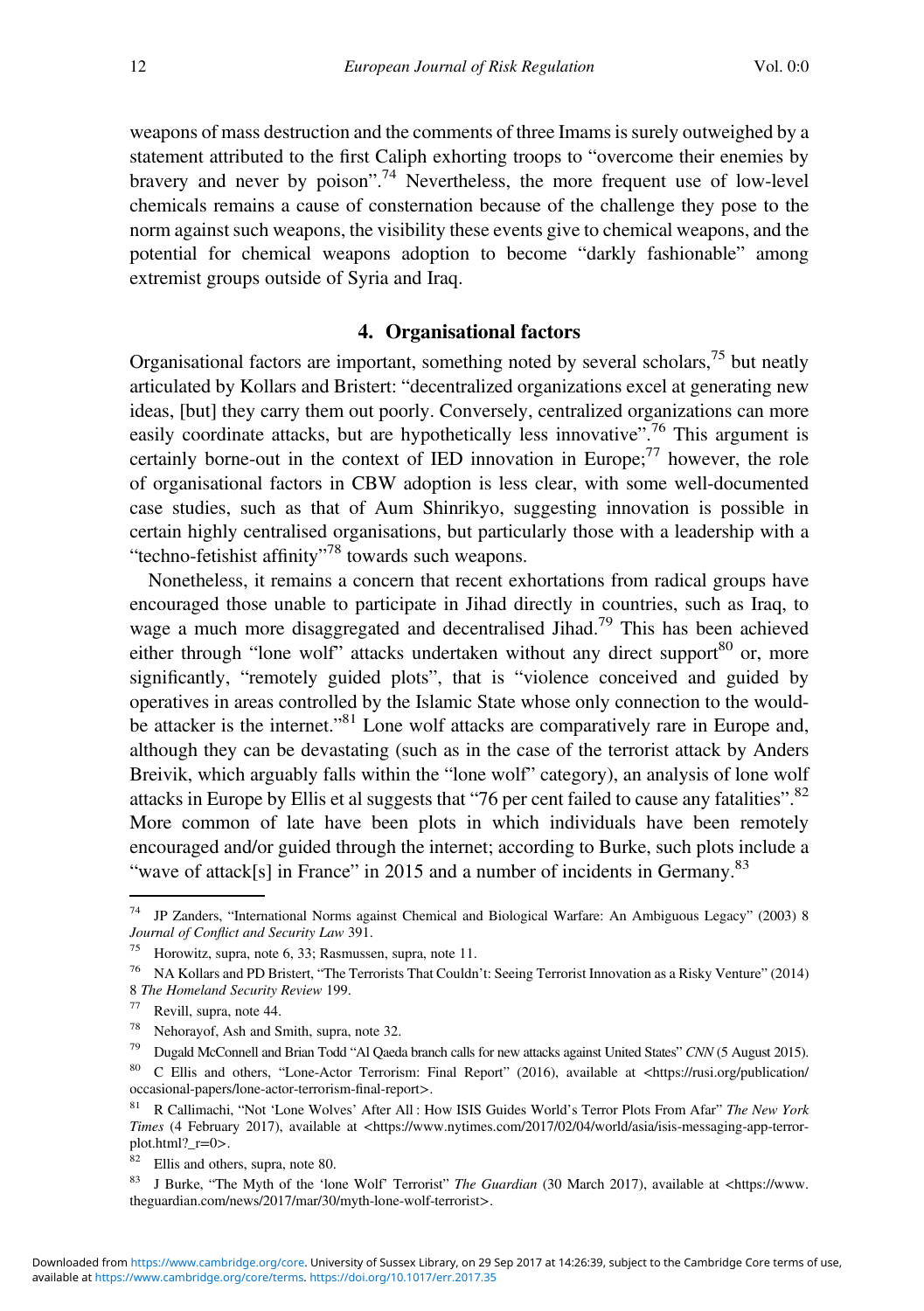Neither "lone wolves" nor the perpetrators of "remotely guided plots" in Europe have seemingly sought to use CBW and, even taking into account that these decentralised entities have excelled at generating new ideas and demonstrated the capacity to carry them out, such attacks have so far involved relatively unsophisticated weapons. As significant CBW programs will likely require a number of social commitments and external linkages to function – from supply chains to expertise – it seems significant CBW adoption appears largely incompatible, or less compatible, with either decentralised remotely guided terrorism or smaller loosely affiliated group actors. This does not, however, rule out the possibility of groups virtually sharing operationally-relevant information pertaining to low-level, scruffy CBW or indeed facilitating the delivery of precursor chemicals and equipment intended for European targets from afar.<sup>84</sup>

# 5. Visibility and "Fashionability" of CBW

A fifth factor is the visibility, and perhaps the "fashionability" of CBW. Non-state groups cannot use a weapon that they or their networks are not aware of. As the, then, Al Qaeda number two, Ayman Al Zawahiri, reportedly stated "… [Al Qaeda] only became aware of [chemical and biological weapons] when the enemy drew our attention to them by repeatedly expressing concern that they can be produced cheaply".<sup>85</sup> In contrast, when there are visible examples of success, "Militant groups will seek to emulate tactics they deem as particularly novel, effective, and fear-inducing". <sup>86</sup> This copy-cat-type process has been well documented with other forms of terrorist innovation<sup>87</sup> and suggests there is potential for CBW to become somehow darkly "fashionable".

Fashionability certainly seems to have had a bearing on small-scale ricin plots, long a source of fascination amongst right-wing extremists in the US, the success of the TV series "Breaking Bad" increased the number of copycat efforts to use ricin in personal attacks, although not in a manner necessarily consistent with a wider understanding of CBW terrorism.88 Similarly anthrax hoaxes and white powder letters increased significantly following the Amerithrax attack in  $2001$ ;<sup>89</sup> and, to provide some historical perspective, France endured a "wave of vitriolage" in the late 1880s with an estimated "83 reported cases" of chemical assault through acid throwing. $90$ 

A more recent example of greater concern for contemporary European security, is the use of chemical weapons in Syria. A report titled A New Normal by the Syrian American Medical Society reports treating "victims from at least 161 chemical attacks".<sup>91</sup> Whilst this is difficult

<sup>84</sup> Callimachi, supra, note 81.

<sup>85</sup> M Leitenberg, "Assessing the Biological Weapons and Bioterrorism Threat", Strategic Studies Institute (SSI) Monograph (2005).

 $\frac{86}{87}$  Moghadam, supra, note 68.

Gill and others, supra, note 38.

<sup>&</sup>lt;sup>88</sup> S Brown, "Man Who Bought Ricin Dealt in 'death', Prosecutors Say" New York Daily News (2015); supra, note 28; S Stanton and D Walsh, "Inspired by 'Breaking Bad,' Carmichael man turned to Internet poison sales" The Sacremento Bee (2016); D Nelson, "Iowa man gets 35 years for 'Breaking Bad' ricin murder plot", News 10 ABC (2016).

<sup>89</sup> FBI, "FBI Warns Against Anthrax Hoaxes Recent National Press Releases" (Federal Bureau of Investigation (FBI), 2001), available at <<https://archives.fbi.gov/archives/news/pressrel/press-releases/fbi-warns-against-anthrax-hoaxes>>.

<sup>90</sup> J Welsh, "A Comparative Exploration of Acid Attack Violence", Center for Global on International Health, Carolina Papers on International Health No 32 (2009).

<sup>91</sup> Syrian American Medical Society, "A New Normal – Ongoing Chemical Weapons Attacks in Syria" (2016).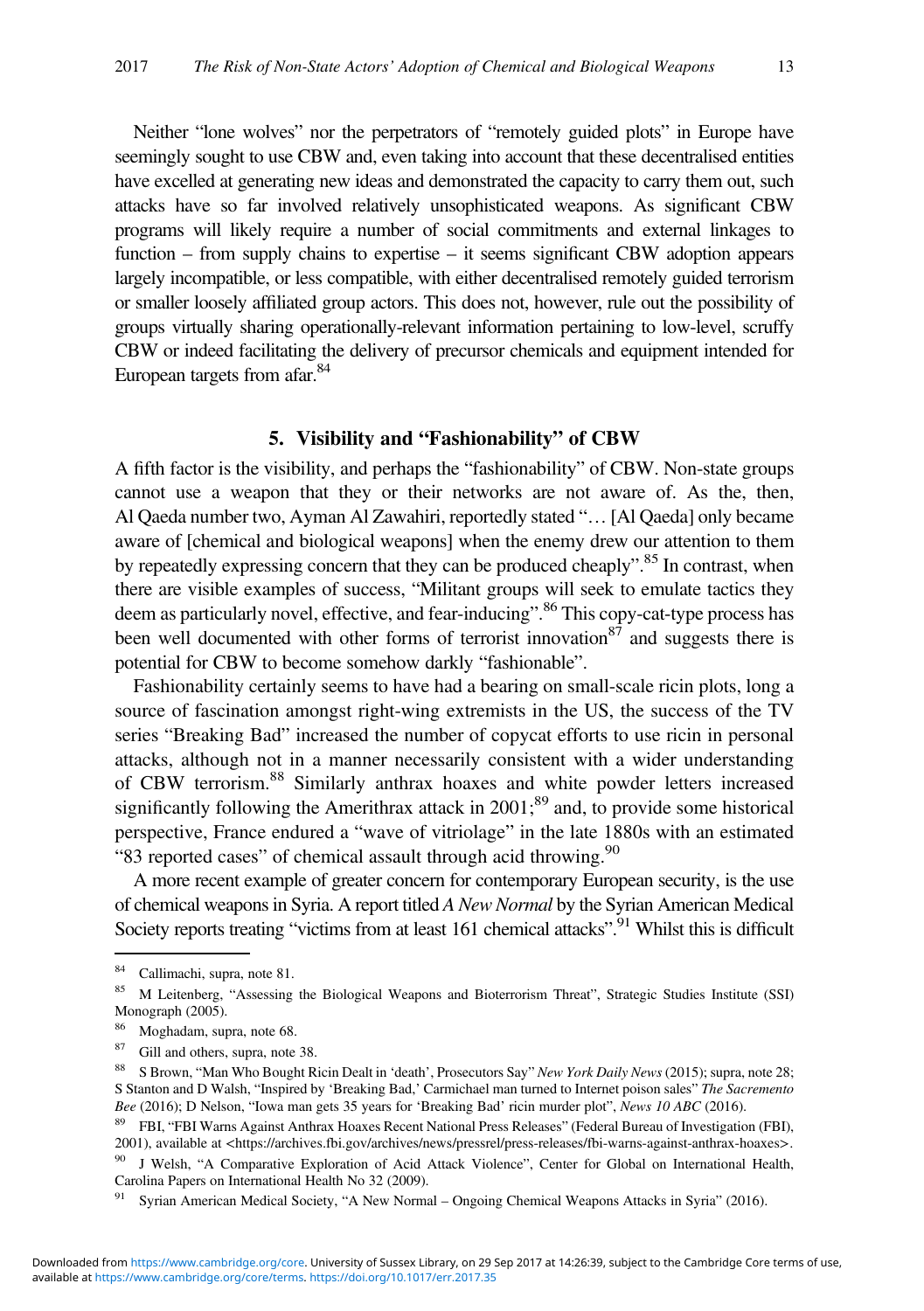to verify, the UN-OPCW Joint Investigative Mechanism (JIM) has indicated there is evidence of a small number of attacks having been carried out in Syria, the majority of which have been carried out by the Syrian Arab Armed Forces,<sup>92</sup> but at least one is believed to have been undertaken by the Islamic State in Iraq and the Levant  $(ISIL)$ .<sup>93</sup> Similarly, French intelligence has reported five "proven" cases of sarin use "attributed to the Syrian regime", 22 cases in which they have a "strong presumption of the use of chlorine by the Syrian regime" and three incidents of "Mustard gas attack attributed to Daesh".<sup>94</sup> Such ongoing reports of chemical weapons use in Syria suggests that low-level chemical weapons are increasingly visible, raising the possibility of CW becoming more darkly fashionable as a tool of non-state actors, something potentially amplified by sensationalist media headlines.

#### 6. Environmental context

A final cluster of factors is the wider environmental context,<sup>95</sup> including the space to trial weapons; the extent of countermeasures and preparedness of target populations; and the availability of "windows of opportunity". The space to test and trial new weapons has been identified as important in Rogers' work on "trialability", that is "the degree to which an innovation may be experimented with on a limited basis". <sup>96</sup> Several scholars of terrorist innovation have also emphasised the importance of a "hospitable environment" as a precondition for terrorist innovation,  $97$  with Dolnik demonstrating how safe havens provide space and time for innovation.<sup>98</sup> This appears the case with significant historical IED campaigns,<sup>99</sup> but also seemingly with major CBW events. For example, Aum benefited from considerable time and space (as well as resources) for their program and reportedly "attempted at least ten chemical agent and ten biological agent attacks",  $100$  prior to "succeeding" with sarin in Tokyo;  $101$  whereas the Rajneeshees had several attempts at testing poisons before "successfully" contaminating salad bars with salmonella. In contrast, the crude CSA plot to contaminate water supplies was foiled, although as Carus notes, in time "CSA members might have found a more effective means of delivering cyanide if they had not been stopped by the FBI".<sup>102</sup> It is notable in

<sup>&</sup>lt;sup>92</sup> OPCW/UN, "Third Report of the Organization for the Prohibition of Chemical Weapons-United Nations Joint Investigative Mechanism" (2016); and OPCW/UN, 2016. Fourth report of the Organization for the Prohibition of Chemical Weapons-United Nations Joint Investigative Mechanism.

<sup>&</sup>lt;sup>93</sup> Marea, Aleppo governorate, 21 August 2015. OPCW/UN, "Third Report of the Organization for the Prohibition of Chemical Weapons-United Nations Joint Investigative Mechanism" (2016) p. 14.

<sup>94</sup> France, "Allegations of Use of Chemical Weapons in Syria since 2012" (2017), available at <[http://www.](http://www.diplomatie.gouv.fr/IMG/pdf/170425_-_national_evaluation_annex_-_anglais_-_final_1_cle8211fe.pdf) [diplomatie.gouv.fr/IMG/pdf/170425\\_-\\_national\\_evaluation\\_annex\\_-\\_anglais\\_-\\_](http://www.diplomatie.gouv.fr/IMG/pdf/170425_-_national_evaluation_annex_-_anglais_-_final_1_cle8211fe.pdf)final\_1\_cle8211fe.pdf>.<br><sup>95</sup> Kellege and Pristant surges note 76

<sup>&</sup>lt;sup>95</sup> Kollars and Bristert, supra, note 76.<br><sup>96</sup> Pogers, supra, note 7

Rogers, supra, note 7.

<sup>97</sup> G Ackerman, "Appendix III' in Rasmussen, supra, note 11.

See also Cragin, who argues that groups will seek to "test drive" a technology before committing to adopt can provide significant information and reduce adoption risks": K Cragin and others, "Sharing the Dragon's Teeth Terrorist Groups and the Exchange of New Technologies" (RAND Corporation, 2007).

<sup>&</sup>lt;sup>99</sup> "Kibalchich [Narodnaya Volya] tested his explosive devices in the forest along the Russian/Finnish border; the [IRA] developed bombs in secluded locations away from the border, presumably in part to be able to test devices; and Marwan Kreeshat trialled his altimeter bomb in the mountains in Germany"; Revill, supra, note 44.

<sup>&</sup>lt;sup>100</sup> Nehorayof, Ash and Smith, supra, note 32.<br> $\frac{101}{20}$  Denzis, supra, note 56.

Danzig, supra, note 56.

<sup>102</sup> Carus in Tucker, supra, note 25.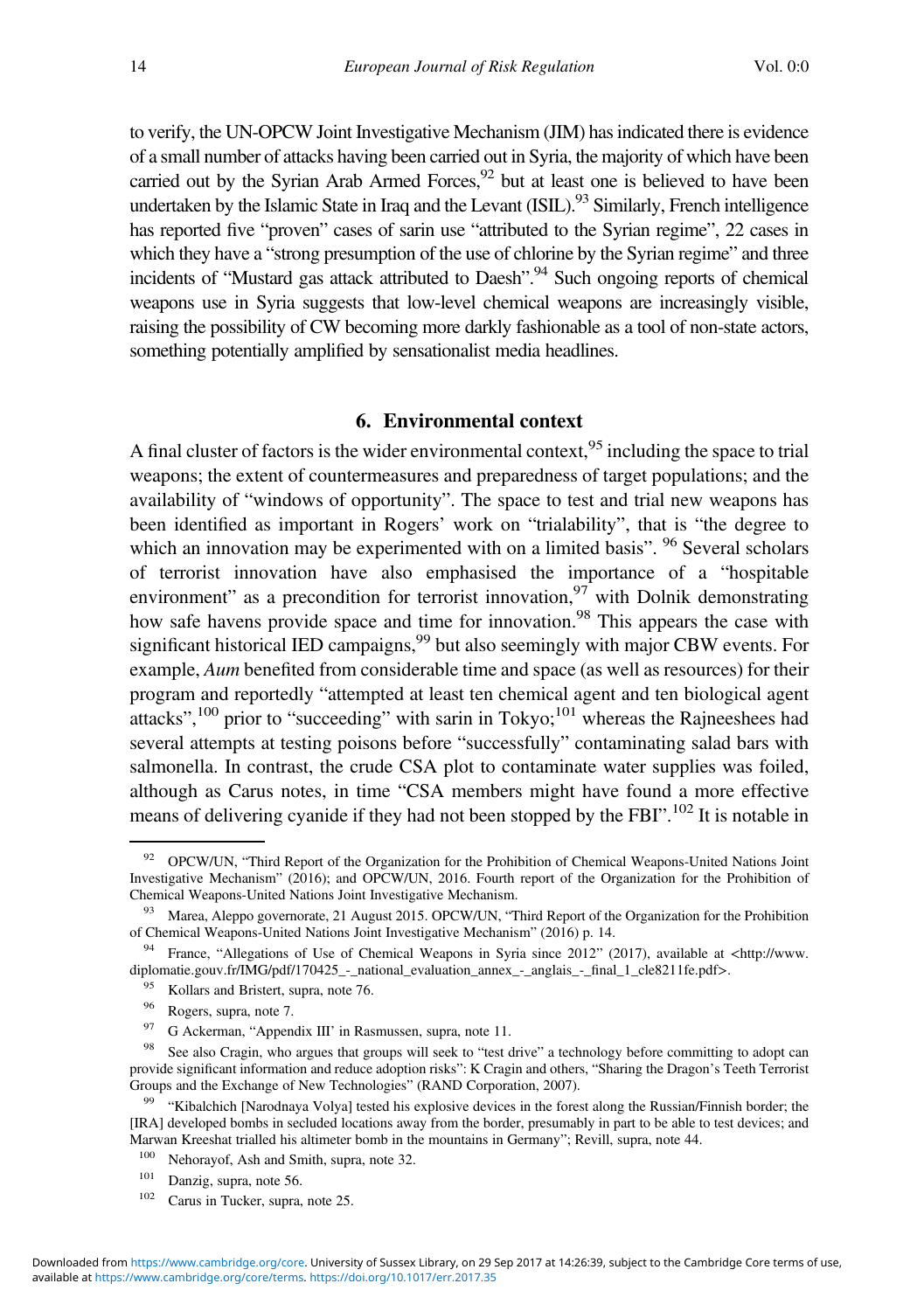this regard that the European context is not a particularly "hospitable environment" for acquiring and trialling chemical or biological weapons, with a series of EU counterterrorism projects having been undertaken to detect CBW and prevent the proliferation of dual-use materials.<sup>103</sup>

Second, yet related to the above, government countermeasures have been highlighted by several scholars as important drivers of "innovation as terrorists seek to circumvent new security procedures".<sup>104</sup> In addition to which, in the case of CBW, the preparedness of target states to react and respond to CBW use may also have a bearing on the methods and targets of non-state actors, with robust emergency response systems and resilient societal fabrics potentially undermining the appeal of CBW. In this regard, it is encouraging that at the European level, response and resilience have been given considerable attention through projects, such as the EU Framework 7, "End-user driven DEmo for cbrNE" or EDEN project<sup>105</sup> as well as the establishment of the Early Warning and Response System, and Rapid Alert System for biological and chemical incidents.<sup>106</sup>

A third element of the environmental context cluster are "windows of opportunity" to acquire and potentially use CBW with the "use of chemical weapons in conflict areas … largely conditioned by availability and means of dissemination in the region". <sup>107</sup> One of the reasons for the rise and rise of IEDs in Iraq circa 2006, was, in part, the convergence and availability of IED components and skills, drawing from pilfered weapons caches and locally available materials and supported by former Baathist regime expertise; but also, in part, because of the windows of opportunity for using IEDs against coalition forces and the wide range of then-accessible targets.<sup>108</sup> The same opportunism can also be detected in some past cases of CBW adoption and use by non-state actors, for example, the Tamil Tiger's seizure of chlorine cylinders in 1990 "was opportunistic in that the chlorine was readily available and satisfied an urgent military need"; whereas AQI's chlorine augmented truck bombs also appear opportunistic.<sup>109</sup> As Karasik, has suggested "those who use toxic weapons are also taking whatever opportunities become available". 110

The European context offers a number of possible sources of dual-use materials. However, key precursors are largely "under strict control of governments", <sup>111</sup> and whilst

<sup>103</sup> See European Commission, "European Civil Protection and Humanitarian Aid Operations" (EU/ECHO, 2016) <http://ec.europa.eu/echo/funding-evaluations/fi[nancing-civil-protection-europe/selected-projects\\_en](http://ec.europa.eu/echo/funding-evaluations/financing-civil-protection-europe/selected-projects_en)>; see also Council of the European Union, "Council Conclusions on Strengthening Chemical, Biological, Radiological and Nuclear (CBRN) Security in the European Union – an EU CBRN Action Plan" (2009).

<sup>104</sup> Rasmussen, supra, note 11, 33; Ackerman has certainly illustrated this point in relation to the development of IRA mortars as a response to the fortification of key targets: see G Ackerman, "The Provisional Irish Republican Army and the Development of Mortars" (2016) 9 Journal of Strategic Security 12, available at <[http://scholarcommons.usf.](http://scholarcommons.usf.edu/jss/vol9/iss1�/�4/) [edu/jss/vol9/iss1/4/](http://scholarcommons.usf.edu/jss/vol9/iss1�/�4/)> 14.

<sup>105</sup> Eden Consortium, "EDEN Project", see <<https://eden-security-fp7.eu/eden,id,11,about.html>>.<br>
106 European Commission, "European Commission, Early Warning and Rapid Alert Systems in the

<sup>106</sup> European Commission, "European Commission Early Warning and Rapid Alert Systems in the Field of Health Threats" (European Commission Public Health, 2017), available at <[https://ec.europa.eu/health/preparedness\\_response/](https://ec.europa.eu/health/preparedness_response/generic_preparedness/planning/rapid_alert_en) [generic\\_preparedness/planning/rapid\\_alert\\_en](https://ec.europa.eu/health/preparedness_response/generic_preparedness/planning/rapid_alert_en)>.

 $\frac{107}{108}$  Supra, note 39.

 $108$  Revill, supra, note 44.

<sup>&</sup>lt;sup>109</sup> JB Tucker, "The Future of Chemical Weapons" (2010) *The New Atlantis* 3.<br><sup>110</sup> Karasik suppo note 46

 $\frac{110}{111}$  Karasik, supra, note 46.

Supra, note 39.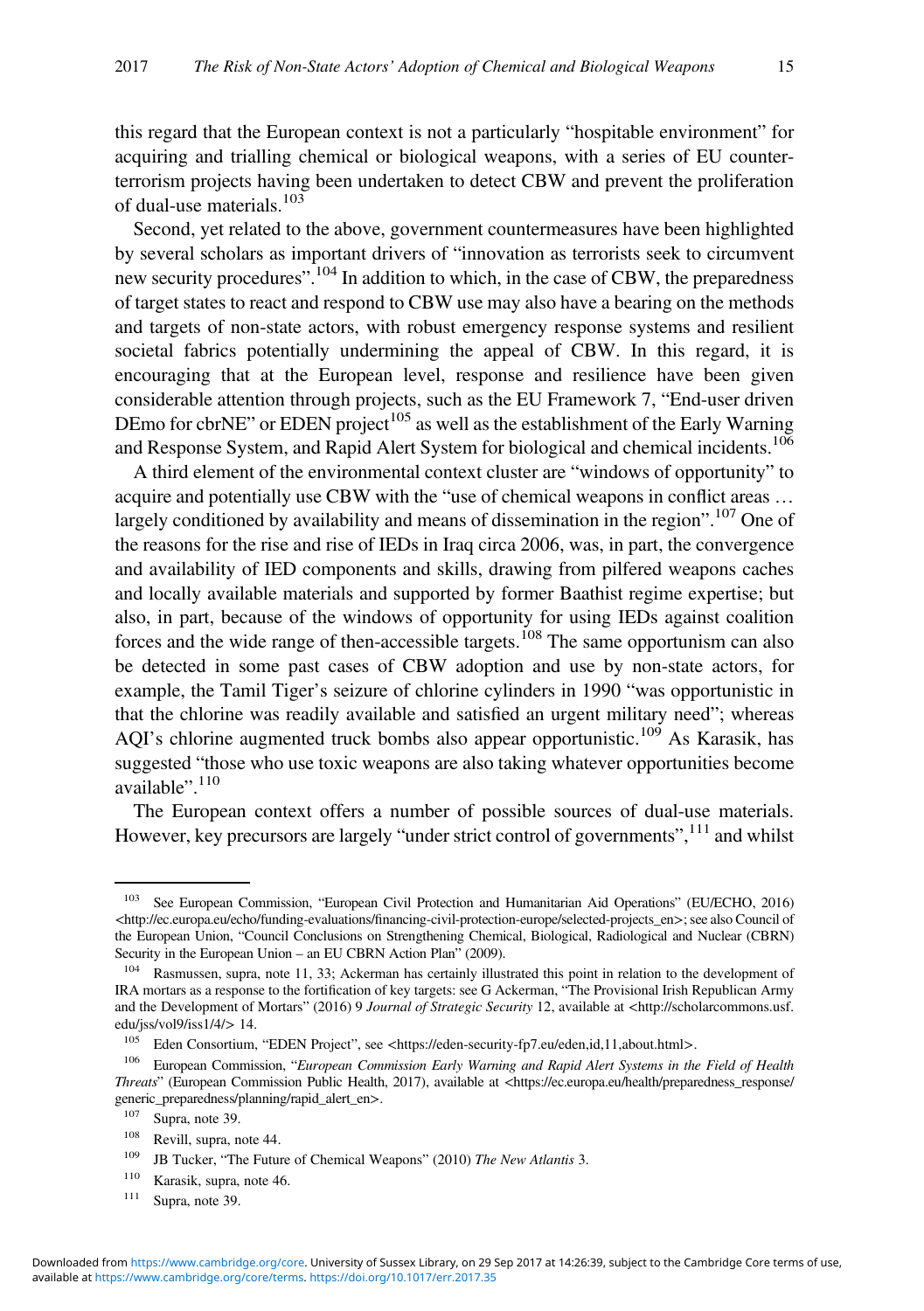low-level chemical weapons ingredients, specifically toxic industrial chemicals (TICs), may be widespread across Europe, the barriers to acquiring such materials are likely to be relatively more robust, although not infallible. Moreover, there have also been a considerable number of national initiatives (including those intended to develop penal legislation and enforcement capacity) across Europe, and the basic legal and regulatory components are in place in most cases. It will be important to ensure that such measures are both enforced and are not solely WMD-centric, but able to deal with acts of acquisition and development which whilst pernicious, fall short of efforts to acquire weapons capable of mass destruction in humans. It will also be important to ensure that states developed the necessary investigative expertise to pursue and prosecute crimes involving chemical and biological weapons. This may require specific skill sets in order to inter alia, preserve the chain of evidence and provide robust forensic analysis, as well as mechanisms for cooperation with actors in other jurisdictions and across national borders in order to be effective.<sup>112</sup>

### III. CONCLUSIONS

This article has argued that the adoption of CBW by non-state actors has been influenced by a number of interlinked clusters of factors, including the relative advantage, the complexity, ideological compatibility, organisational structure, visibility and environmental context. Although there are limits to detailed data on such factors in relation to a long and diverse history of past case studies, there are nonetheless some generalisable lessons that may be learned from the past which can inform the future.

First, the relative advantages to CBW lie not necessarily in simply killing, but in other utilities such as economic sabotage, the generation of media attention and prestige; incapacitation; criminal purposes; destabilisation and disruption; deterrence and denial. Certain utilities, such as sabotage, destabilisation, disruption and denial in particular, can be amplified by sensationalist press coverage which in turn can generate a disproportionate reaction. The range of utilities and potential for amplification means that CBW may appeal to a variety of different groups in the future, including Daesh, but also, potentially, white supremacist groups, environmentalist and other violent extremist movements. However, the adoption of CBW by such groups also has disadvantages. The consequences of CBW adoption by non-state actors, if proven, would be significant with many EU countries imposing significant custodial sentences for acquisition. If this does not serve as a deterrent, the complexity of CBW, the potential opportunity costs of pursuing CBW over other means of causing harm and the risk of alienating otherwise sympathetic constituencies through association with CBW, might serve to dissuade.

Complexity is a major factor that is changing to some extent with advances in the life sciences and the development of enabling technologies. However, significant biological and chemical weapons remain complex and complicated – although the same cannot be said for scruffy chemical weapons. This suggests that there is a need to guard against technological surprise including the shock of the old (and the scruffy). Moreover, it is

<sup>&</sup>lt;sup>112</sup> Sibylle Bauer and A Wetter, "Comparing Sanctions and Prosecutions Related to Export Control Violations in the EU" (UK Quadripartite Select Committee, 2007).